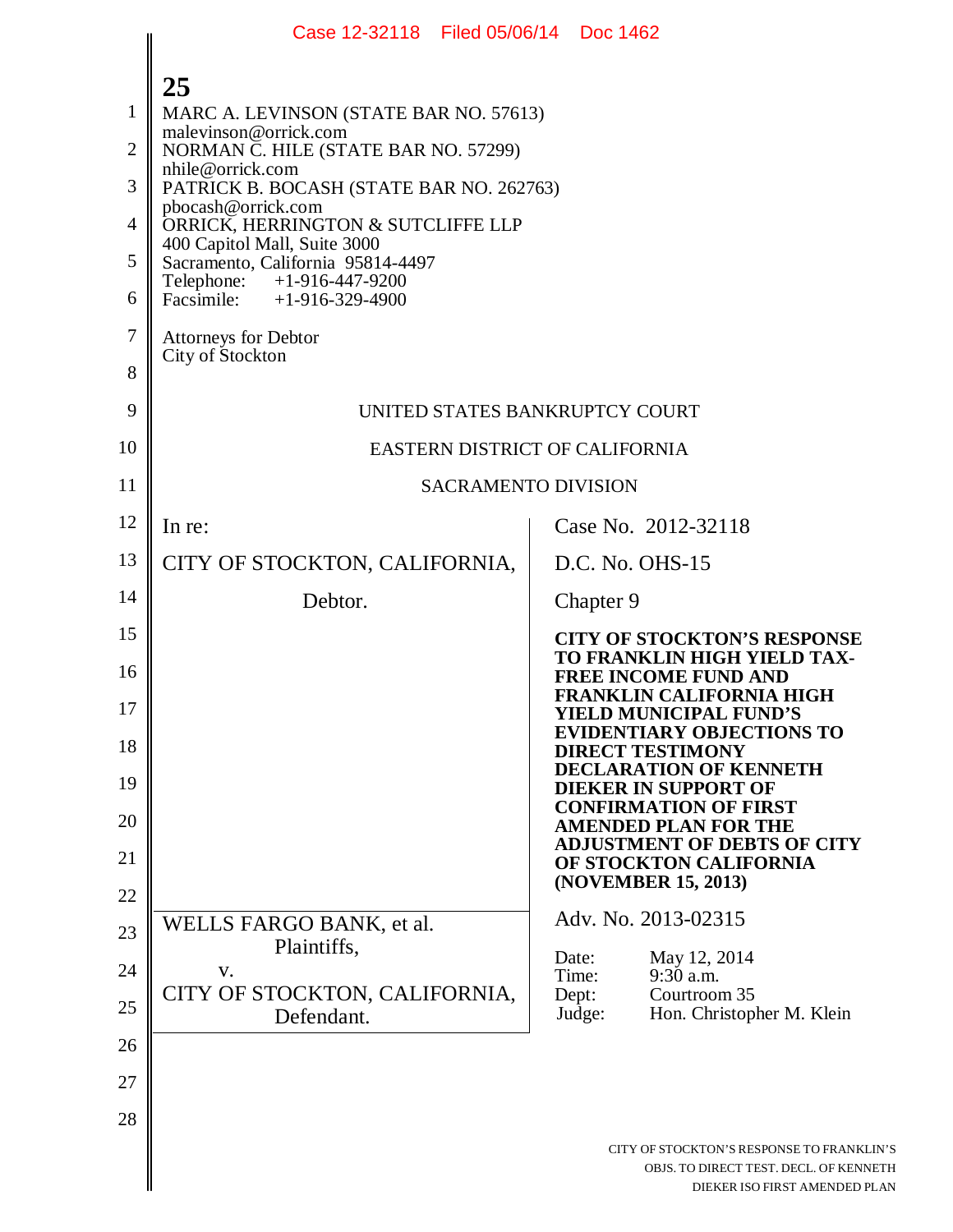| $\mathbf{1}$                                             | Pursuant to paragraph 44 of the Order Governing The Disclosure And Use Of Discovery                  |                                                                                         |                                                                                          |  |
|----------------------------------------------------------|------------------------------------------------------------------------------------------------------|-----------------------------------------------------------------------------------------|------------------------------------------------------------------------------------------|--|
| $\mathbf{2}$                                             | Information And Scheduling Dates, Etc. [Dkt. Nos. 1224 (Case), 16 (Proceeding)], as amended          |                                                                                         |                                                                                          |  |
| 3                                                        | by the Order Modifying Order Governing The Disclosure And Use Of Discovery Information               |                                                                                         |                                                                                          |  |
| $\overline{4}$                                           | And Scheduling Dates, Etc. [Dkt. Nos. 1242 (Case), 18 (Proceeding)] (collectively, the "Orders"),    |                                                                                         |                                                                                          |  |
| 5                                                        | the City of Stockton, California (the "City"), the debtor and defendant in the above-captioned       |                                                                                         |                                                                                          |  |
| 6                                                        | case and adversary proceeding, hereby submits the following responses to Franklin High Yield         |                                                                                         |                                                                                          |  |
| $\overline{7}$                                           | Tax-Free Income Fund and Franklin California High Yield Municipal Fund's (collectively,              |                                                                                         |                                                                                          |  |
| 8                                                        | "Franklin's") Evidentiary Objections to Direct Testimony Declaration of Kenneth Dieker In            |                                                                                         |                                                                                          |  |
| 9                                                        | Support Of Confirmation Of First Amended Plan For The Adjustment Of Debts Of City Of                 |                                                                                         |                                                                                          |  |
| 10                                                       | Stockton California (November 15, 2013) [Dkt. Nos. 1415 (Case), 104 (Proceeding)].                   |                                                                                         |                                                                                          |  |
| 11                                                       |                                                                                                      | The City disagrees with all of Franklin's objections to Mr. Dieker's declaration and    |                                                                                          |  |
| 12                                                       | submits that Franklin will have the opportunity to cross-examine Mr. Dieker to address any           |                                                                                         |                                                                                          |  |
| 13                                                       | alleged deficiencies in his declaration. However, to the extent the Court determines that any of     |                                                                                         |                                                                                          |  |
| 14                                                       | Mr. Dieker's statements in his declaration require clarification or additional foundational support, |                                                                                         |                                                                                          |  |
|                                                          |                                                                                                      |                                                                                         |                                                                                          |  |
|                                                          | the City is prepared to provide live testimony at trial by Mr. Dieker to clarify or lay any          |                                                                                         |                                                                                          |  |
|                                                          | foundation the Court deems necessary.                                                                |                                                                                         |                                                                                          |  |
| 16                                                       |                                                                                                      | The City's responses to Franklin's specific objections follow:                          |                                                                                          |  |
|                                                          |                                                                                                      |                                                                                         |                                                                                          |  |
| 19                                                       | PARAGRAPH OBJECTED<br><b>TO</b>                                                                      | <b>GROUNDS FOR</b><br><b>OBJECTION</b>                                                  | <b>RESPONSE TO</b><br><b>OBJECTION</b>                                                   |  |
|                                                          | 2.<br>In its Summary                                                                                 | Franklin objects to the                                                                 | The statements in this.                                                                  |  |
|                                                          | Objection of Franklin High<br>Yield Tax-Free Income Fund                                             | statements in this paragraph<br>because they consist of                                 | paragraph are not expert<br>testimony under FED. R.                                      |  |
|                                                          | and Franklin California High<br><b>Yield Municipal Fund to</b>                                       | opinion testimony that is<br>inadmissible given that                                    | EVID. 702. To the extent<br>Mr. Dieker's testimony falls                                 |  |
|                                                          | <b>Confirmation of First</b><br>Amended Plan of Adjustment                                           | Mr. Dieker's knowledge, skill,<br>experience training and                               | under FED. R. EVID. 702, he<br>is qualified to offer such                                |  |
|                                                          | of Debts of City of Stockton,<br>California (November 15,                                            | education do not render him<br>qualified as an expert                                   | testimony because he has<br>served as a financial advisor                                |  |
|                                                          | 2013) [Dkt. 1273] ("Summary"<br>Objection"), Franklin                                                | regarding the matters to which<br>he is testifying. FED. R.                             | to the City continuously since<br>March of 2011 in connection                            |  |
| 15<br>17<br>18<br>20<br>21<br>22<br>23<br>24<br>25<br>26 | mischaracterizes the 2009<br>Golf Course/Park Bonds as a                                             | EVID. 702. Franklin<br>incorporates herein its <i>Motion</i>                            | with this Case and related<br>matters; has served as the                                 |  |
| 27                                                       | "loan" from Franklin to the<br>City. This is a misstatement<br>of the actual structure of the        | To Exclude Portions Of<br>Testimony Of Kenneth Dieker.<br>Franklin also objects to this | City's Interim Debt Manager;<br>as a stand-alone engagement,<br>during 2008 and 2009 was |  |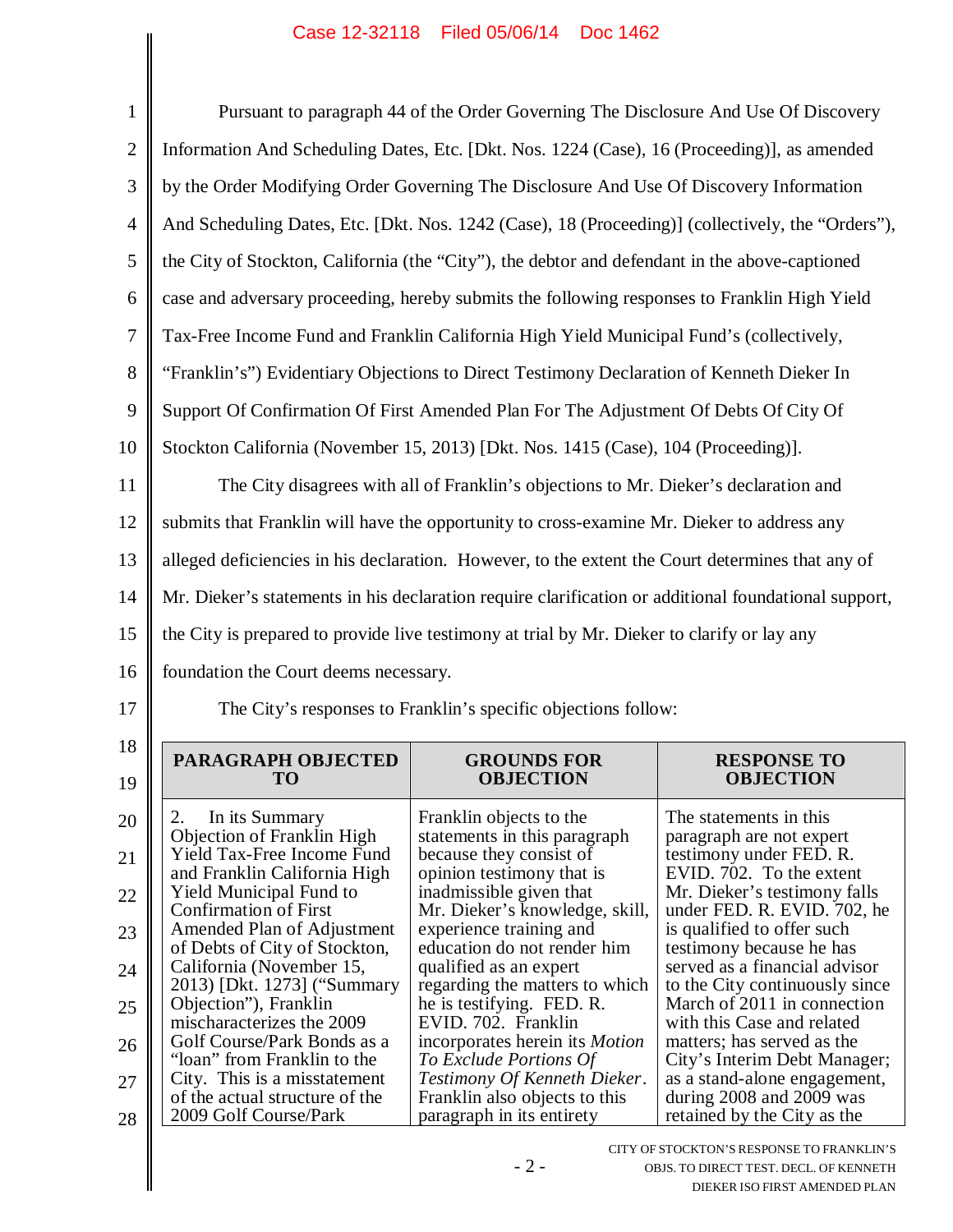|    | <b>PARAGRAPH OBJECTED</b><br><b>TO</b>                                                           | <b>GROUNDS FOR</b><br><b>OBJECTION</b>                                                                                                                                                                            | <b>RESPONSE TO</b><br><b>OBJECTION</b>                                                                                                                                                                                                                    |
|----|--------------------------------------------------------------------------------------------------|-------------------------------------------------------------------------------------------------------------------------------------------------------------------------------------------------------------------|-----------------------------------------------------------------------------------------------------------------------------------------------------------------------------------------------------------------------------------------------------------|
| 6  | Bonds.                                                                                           | because it purports to address<br>whether the Agreements<br>should be characterized as<br>leases for bankruptcy<br>purposes, and testimony in<br>that regard is no longer<br>relevant. FED. R. EVID. 401,<br>402. | financial advisor for the City<br>on the 2009 Golf Course/Park<br>Bonds; and has over 27 years<br>of experience advising<br>municipal issuers on their<br>bond issuances, as more fully<br>described in $\P$ 1 of his<br>declaration.                     |
| 10 |                                                                                                  |                                                                                                                                                                                                                   | The City incorporates herein<br>its concurrently filed<br><b>Opposition To Motion Of</b><br>Franklin High Yield Tax-Free<br>Income Fund And Franklin<br>California High Yield<br>Municipal Fund To Exclude<br>Portions Of Testimony Of<br>Kenneth Dieker. |
|    |                                                                                                  |                                                                                                                                                                                                                   | The statements in this.<br>paragraph are relevant<br>because they have a tendency<br>to make a fact of consequence<br>more or less probable than it<br>would be without the<br>evidence.                                                                  |
| 16 | Attached hereto as<br>3.                                                                         | Franklin objects to the                                                                                                                                                                                           | The statements in this.                                                                                                                                                                                                                                   |
|    | <b>Exhibit A</b> is a true and<br>correct copy of the indenture<br>for the 2009 Golf Course/Park | statements in this paragraph<br>because Mr. Dieker's<br>statements as to the terms and                                                                                                                            | paragraph do not violate FED.<br>R. EVID. 1002 because they<br>are not secondary evidence                                                                                                                                                                 |
|    | Bonds ("Indenture"); attached<br>hereto as <b>Exhibit B</b> is a true                            | provisions of the referenced<br>documents are not the best                                                                                                                                                        | being offered to prove the<br>content of a writing. See                                                                                                                                                                                                   |
|    | and correct copy of Stockton<br>City Council Resolution No.<br>08-0372; and attached hereto      | evidence thereof. FED. R.<br>EVID. 1002.                                                                                                                                                                          | United States v. Mayans, 17<br>F.3d 1174, 1184-85 (9th Cir.<br>1994) (holding that the trial                                                                                                                                                              |
|    | as <b>Exhibit C</b> is a true and<br>correct copy of Stockton                                    |                                                                                                                                                                                                                   | court erred in sustaining best<br>evidence objections to                                                                                                                                                                                                  |
|    | <b>Public Financing Authority</b><br>Resolution No. 08-04. As                                    |                                                                                                                                                                                                                   | questions regarding witnesses'<br>understanding of the terms of                                                                                                                                                                                           |
|    | reflected on page 1 of the<br>Indenture, page 2 of the City<br>Council Resolution, and page      |                                                                                                                                                                                                                   | a written plea agreement).<br>Even if they were, the City<br>has produced to Franklin all                                                                                                                                                                 |
|    | 2 of the PFA Resolution, the<br>Financing Authority—not the                                      |                                                                                                                                                                                                                   | of the documents on which<br>Mr. Dieker's testimony is                                                                                                                                                                                                    |
|    | City—authorized the issuance<br>of the 2009 Golf Course/Park                                     |                                                                                                                                                                                                                   | based, and Franklin has not<br>raised a genuine issue as to                                                                                                                                                                                               |
|    | Bonds. It was the Financing<br>Authority that issued the                                         |                                                                                                                                                                                                                   | the authenticity of any of<br>these documents.                                                                                                                                                                                                            |
|    | official statement for the 2009<br>Golf Course/Park Bonds                                        |                                                                                                                                                                                                                   |                                                                                                                                                                                                                                                           |
|    | ("Official Statement"), a true<br>and correct copy of which is                                   |                                                                                                                                                                                                                   |                                                                                                                                                                                                                                                           |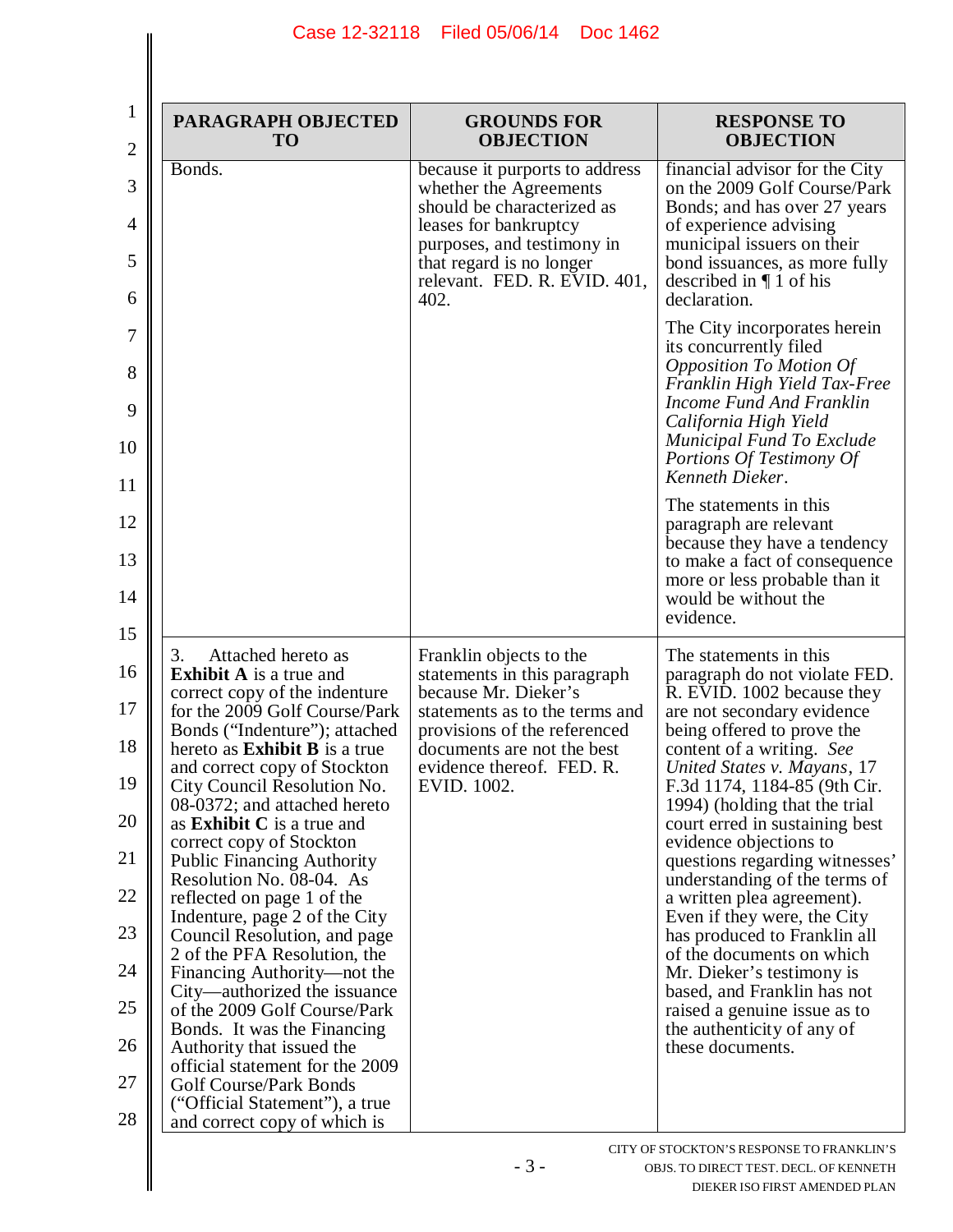| PARAGRAPH OBJECTED<br><b>TO</b>                              | <b>GROUNDS FOR</b><br><b>OBJECTION</b>                           | <b>RESPONSE TO</b><br><b>OBJECTION</b>                    |
|--------------------------------------------------------------|------------------------------------------------------------------|-----------------------------------------------------------|
| attached hereto as Exhibit D,                                |                                                                  |                                                           |
| on August 20, 2009. To                                       |                                                                  |                                                           |
| accomplish the transaction,                                  |                                                                  |                                                           |
| the City leased nonresidential                               |                                                                  |                                                           |
| real property to the Financing<br>Authority, which subleased |                                                                  |                                                           |
| the property back to the City.                               |                                                                  |                                                           |
| Attached hereto as Exhibits E                                |                                                                  |                                                           |
| and <b>F</b> are true and correct                            |                                                                  |                                                           |
| copies of the lease to the                                   |                                                                  |                                                           |
| Financing Authority and the                                  |                                                                  |                                                           |
| sublease to the City,                                        |                                                                  |                                                           |
| respectively. The Financing                                  |                                                                  |                                                           |
| Authority then assigned its<br>right to receive rental       |                                                                  |                                                           |
| payments (along with certain                                 |                                                                  |                                                           |
| other rights relevant to the                                 |                                                                  |                                                           |
| enforcement of remedies)                                     |                                                                  |                                                           |
| under the lease agreement to a                               |                                                                  |                                                           |
| trustee. Finally, the Financing                              |                                                                  |                                                           |
| Authority issued the 2009                                    |                                                                  |                                                           |
| Golf Course/Park Bonds and                                   |                                                                  |                                                           |
| transferred the proceeds to the<br>City for expenditure on   |                                                                  |                                                           |
| capital improvements.                                        |                                                                  |                                                           |
|                                                              |                                                                  |                                                           |
| Franklin purchased the<br>5.                                 | Franklin objects to the                                          | The statements in this.                                   |
| 2009 Golf Course/Park Bonds                                  | statements in this paragraph                                     | paragraph do not violate FED.                             |
| in 2009, in the middle of the                                | because Mr. Dieker's                                             | R. EVID. 1002 because they                                |
| "Great Recession." In the                                    | statements as to the terms and                                   | are not secondary evidence                                |
| <b>Official Statement, Franklin</b>                          | provisions of the Indenture are<br>not the best evidence of that | being offered to prove the                                |
| was put on notice that the<br>City's economic condition      | agreement. FED. R. EVID.                                         | content of a writing. See<br>United States v. Mayans, 17  |
| was dire. The Official                                       | 1002. Franklin objects to the                                    | F.3d 1174, 1184-85 (9th Cir.                              |
| Statement contained a                                        | underlined statements in this                                    | 1994) (holding that the trial                             |
| discussion of Councilmember                                  | paragraph because they                                           | court erred in sustaining best                            |
| Dale Fritchen's request in                                   | consist of opinion testimony                                     | evidence objections to                                    |
| February 2009 that the City                                  | that is inadmissible given that                                  | questions regarding witnesses'                            |
| Attorney's Office prepare "an                                | Mr. Dieker's knowledge, skill,                                   | understanding of the terms of                             |
| informational presentation on<br>municipal bankruptcy,"      | experience training and<br>education do not render him           | a written plea agreement).<br>Even if they were, the City |
| noting how "everyday there's                                 | qualified as an expert                                           | has produced to Franklin all                              |
| individuals who bump into me                                 | regarding the matters to which                                   | of the documents on which                                 |
| and tell me, 'why doesn't the                                | he is testifying. FED. R.                                        | Mr. Dieker's testimony is                                 |
| City just go bankrupt."                                      | EVID. 702. Franklin                                              | based, and Franklin has not                               |
| Exhibit D, p. 27. As a result,                               | incorporates herein its <i>Motion</i>                            | raised a genuine issue as to                              |
| the 2009 Golf Course/Park                                    | To Exclude Portions Of                                           | the authenticity of any of                                |
| <u>Bonds reflect this higher risk</u>                        | Testimony Of Kenneth Dieker.                                     | these documents.                                          |
| <u>by providing Franklin with a</u><br>greater return.       |                                                                  | The underlined statements in                              |
|                                                              |                                                                  | this paragraph are not expert                             |
|                                                              |                                                                  | testimony under FED. R.                                   |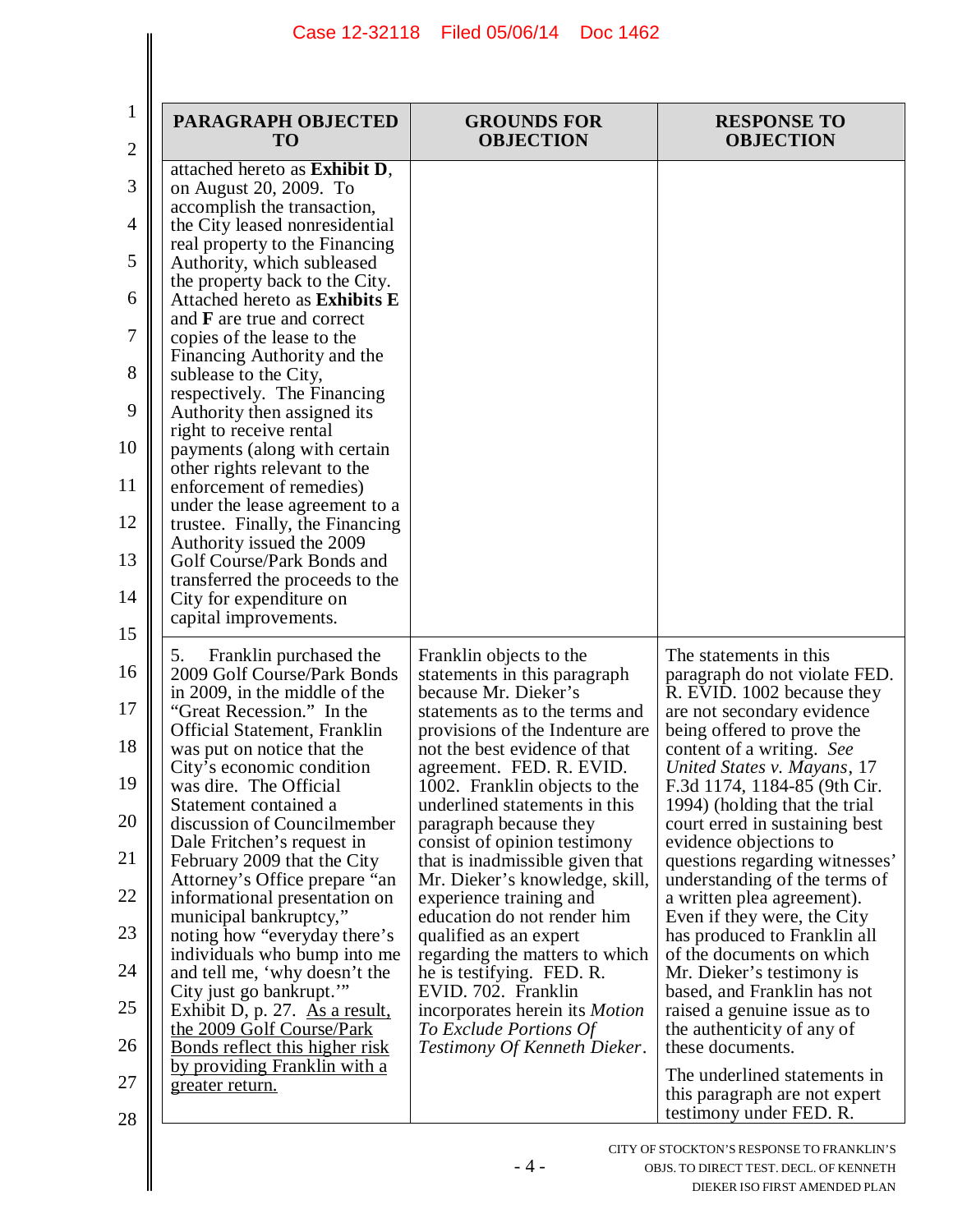$\mathsf{l}$ 

| PARAGRAPH OBJECTED<br><b>TO</b>                                                                                                                                                                                                                                                                                                                                                                                                                                                                                                                                            | <b>GROUNDS FOR</b><br><b>OBJECTION</b>                                                                                                                                                                                       | <b>RESPONSE TO</b><br><b>OBJECTION</b>                                                                                                                                                                                                                                                                                                                                                                                                                                                                                                                                                                                                                                                                                                                                                                                                                                                                                                                  |
|----------------------------------------------------------------------------------------------------------------------------------------------------------------------------------------------------------------------------------------------------------------------------------------------------------------------------------------------------------------------------------------------------------------------------------------------------------------------------------------------------------------------------------------------------------------------------|------------------------------------------------------------------------------------------------------------------------------------------------------------------------------------------------------------------------------|---------------------------------------------------------------------------------------------------------------------------------------------------------------------------------------------------------------------------------------------------------------------------------------------------------------------------------------------------------------------------------------------------------------------------------------------------------------------------------------------------------------------------------------------------------------------------------------------------------------------------------------------------------------------------------------------------------------------------------------------------------------------------------------------------------------------------------------------------------------------------------------------------------------------------------------------------------|
|                                                                                                                                                                                                                                                                                                                                                                                                                                                                                                                                                                            |                                                                                                                                                                                                                              | EVID. 702. To the extent<br>Mr. Dieker's testimony falls<br>under FED. R. EVID. 702, he<br>is qualified to offer such<br>testimony because he has<br>served as a financial advisor<br>to the City continuously since<br>March of 2011 in connection<br>with this Case and related<br>matters; has served as the<br>City's Interim Debt Manager;<br>as a stand-alone engagement,<br>during 2008 and 2009 was<br>retained by the City as the<br>financial advisor for the City<br>on the 2009 Golf Course/Park<br>Bonds; and has over 27 years<br>of experience advising<br>municipal issuers on their<br>bond issuances, as more fully<br>described in $\P$ 1 of his<br>declaration.<br>The City incorporates herein<br>its concurrently filed<br><b>Opposition To Motion Of</b><br>Franklin High Yield Tax-Free<br><b>Income Fund And Franklin</b><br>California High Yield<br>Municipal Fund To Exclude<br>Portions Of Testimony Of<br>Kenneth Dieker. |
| A proper understanding<br>6.<br>of the 2009 Golf Course/Park<br>Bonds requires some<br>historical context. The<br><b>Financing Authority</b><br>originally approved the<br>transaction on September 9,<br>2008. On September 15,<br>2008, however, Lehman<br>Brothers filed for bankruptcy<br>protection, leaving many<br>investors shaken and many<br>markets in free fall over the<br>ensuing weeks. The Dow<br>Jones Industrial Average<br>dropped from 13,058 in the<br>second quarter of 2008 to a<br>low of $6,547$ in the second<br>quarter of 2009. Interest rates | Franklin objects to the<br>statements in this paragraph<br>because they are not relevant.<br>FED. R. EVID. 401, 402.<br>Franklin incorporates herein<br>its Motion To Exclude<br>Portions Of Testimony Of<br>Kenneth Dieker. | The statements in this.<br>paragraph are relevant<br>because they have a tendency<br>to make a fact of consequence<br>more or less probable than it<br>would be without the<br>evidence.<br>The City incorporates herein<br>its concurrently filed<br><b>Opposition To Motion Of</b><br>Franklin High Yield Tax-Free<br><b>Income Fund And Franklin</b><br>California High Yield<br>Municipal Fund To Exclude<br>Portions Of Testimony Of<br>Kenneth Dieker.                                                                                                                                                                                                                                                                                                                                                                                                                                                                                            |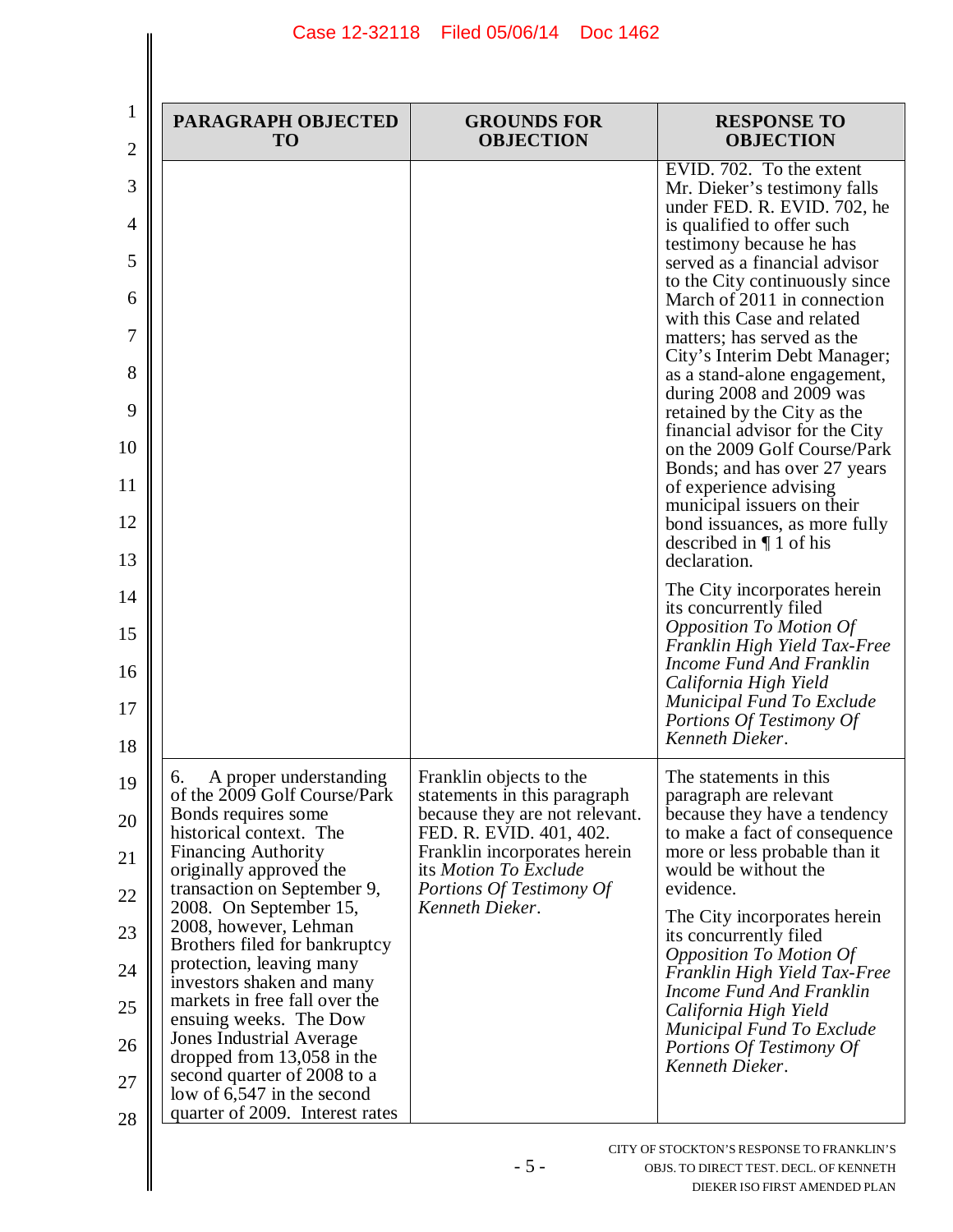| spiked as well. This is<br>reflected in the pre-pricing<br>book that I prepared for the<br>August 2009 sale, which is<br>described in greater detail                                                                                                                                                                                                                                                                                                                                                                                                                                                                                                                                                                          |                                                                                                                                                                                                                              |                                                                                                                                                                                                                                                                                                                                                                                                                                                       |
|-------------------------------------------------------------------------------------------------------------------------------------------------------------------------------------------------------------------------------------------------------------------------------------------------------------------------------------------------------------------------------------------------------------------------------------------------------------------------------------------------------------------------------------------------------------------------------------------------------------------------------------------------------------------------------------------------------------------------------|------------------------------------------------------------------------------------------------------------------------------------------------------------------------------------------------------------------------------|-------------------------------------------------------------------------------------------------------------------------------------------------------------------------------------------------------------------------------------------------------------------------------------------------------------------------------------------------------------------------------------------------------------------------------------------------------|
| below. Contained on page<br>one of the pre-pricing book is<br>a table of interest rates and on<br>page two is a chart of the<br>same interest rates showing<br>the Bond Buyer 20-Bond<br>Index, the Bond Buyer 11-<br>Bond index and the Bond<br>Buyer Revenue Bond index<br>along with both 10-yr and 30-<br>yr U.S. Treasury rates over<br>the previous year. The Bond<br>Buyer indices are published<br>each Thursday and are<br>reflective of a pool of<br>underlying transactions that<br>make up the respective index.<br>As displayed on these two<br>pages, the Bond Buyer<br>Revenue Bond Index went up<br>from $5.17\%$ on August 28,<br>2008 to 6.48% on October 16,<br>2008. Id.                                  |                                                                                                                                                                                                                              |                                                                                                                                                                                                                                                                                                                                                                                                                                                       |
| The bond market in late<br>7.<br>2008 through 2009 was<br>understandably unstable. As<br>one illustration of the bond<br>market during this period, I<br>was the Financial Advisor on<br>an AA- Water Revenue Bond<br>transaction for another<br>Northern California city. The<br>financing was to provide<br>approximately \$18 million of<br>new money for projects and<br>be repaid over a 30-year<br>period. The bonds were<br>publicly offered in October<br>2008, but only a few buyers<br>showed interest. Buyers<br>appeared to be hoarding cash<br>and sitting on the sidelines<br>waiting to see the outcome of<br>the financial crisis. The City<br>was ultimately successful in<br>placing the bonds as a private | Franklin objects to the<br>statements in this paragraph<br>because they are not relevant.<br>FED. R. EVID. 401, 402.<br>Franklin incorporates herein<br>its Motion To Exclude<br>Portions Of Testimony Of<br>Kenneth Dieker. | The statements in this.<br>paragraph are relevant<br>because they have a tendency<br>to make a fact of consequence<br>more or less probable than it<br>would be without the<br>evidence.<br>The City incorporates herein<br>its concurrently filed<br><b>Opposition To Motion Of</b><br>Franklin High Yield Tax-Free<br>Income Fund And Franklin<br>California High Yield<br>Municipal Fund To Exclude<br>Portions Of Testimony Of<br>Kenneth Dieker. |
|                                                                                                                                                                                                                                                                                                                                                                                                                                                                                                                                                                                                                                                                                                                               |                                                                                                                                                                                                                              | CITY OF STOCKTON'S RESPONSE TO FRANKLIN'S<br>$-6-$<br>OBJS. TO DIRECT TEST. DECL. OF KENNETH                                                                                                                                                                                                                                                                                                                                                          |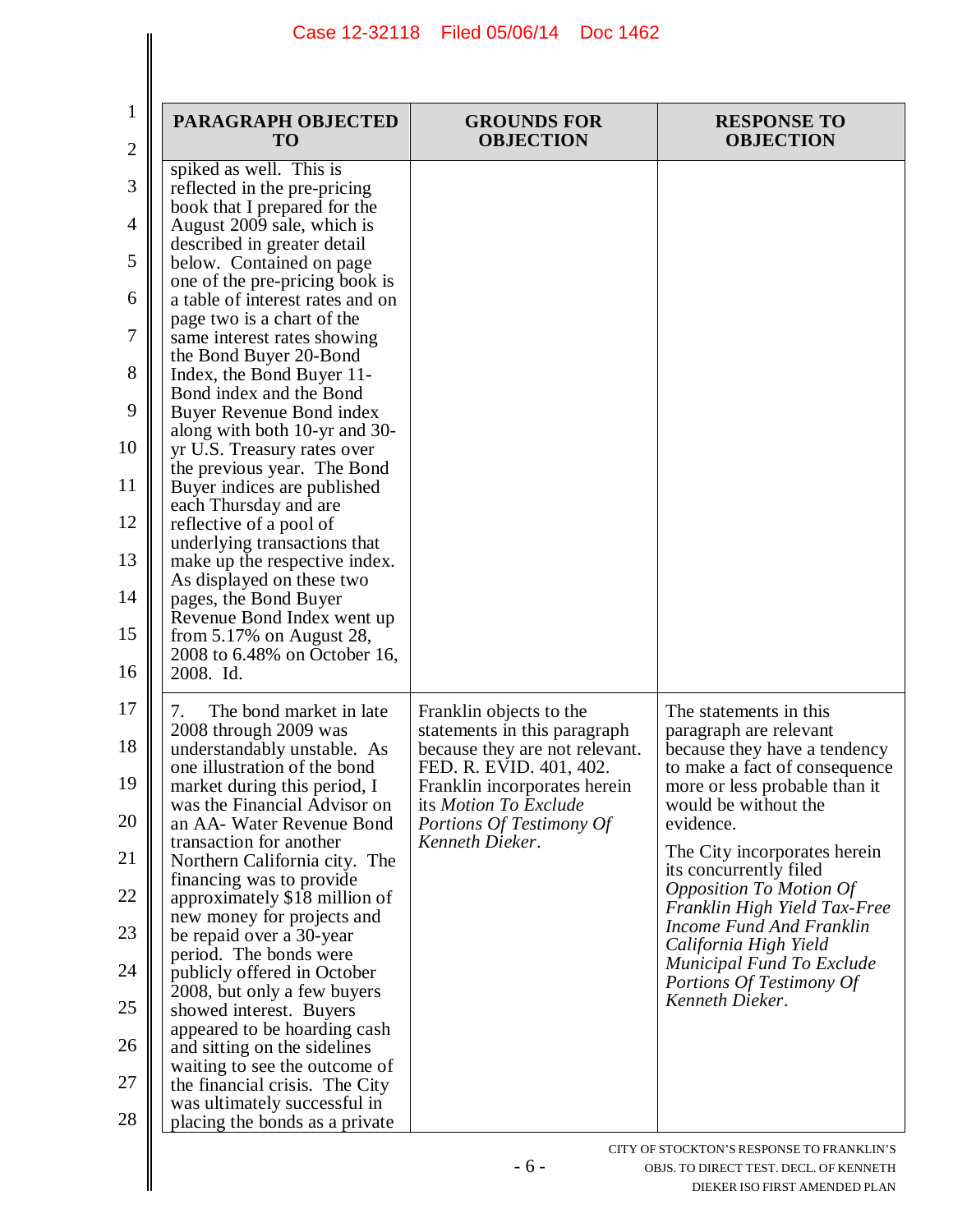| PARAGRAPH OBJECTED<br><b>TO</b>                                                                                                                                                                                                                                                                                                                                                                                                                                                                                                                                                                                                                                                                                                                                                                                            | <b>GROUNDS FOR</b><br><b>OBJECTION</b>                                                                                                                                                                                                                                                                                                                                                                                                             | <b>RESPONSE TO</b><br><b>OBJECTION</b>                                                                                                                                                                                                                                                                                                                                                                                                                                                                                |
|----------------------------------------------------------------------------------------------------------------------------------------------------------------------------------------------------------------------------------------------------------------------------------------------------------------------------------------------------------------------------------------------------------------------------------------------------------------------------------------------------------------------------------------------------------------------------------------------------------------------------------------------------------------------------------------------------------------------------------------------------------------------------------------------------------------------------|----------------------------------------------------------------------------------------------------------------------------------------------------------------------------------------------------------------------------------------------------------------------------------------------------------------------------------------------------------------------------------------------------------------------------------------------------|-----------------------------------------------------------------------------------------------------------------------------------------------------------------------------------------------------------------------------------------------------------------------------------------------------------------------------------------------------------------------------------------------------------------------------------------------------------------------------------------------------------------------|
| placement with a bank, but<br>had to lower the amount<br>issued to \$9.25 million and<br>shorten the term to 25 years.                                                                                                                                                                                                                                                                                                                                                                                                                                                                                                                                                                                                                                                                                                     |                                                                                                                                                                                                                                                                                                                                                                                                                                                    |                                                                                                                                                                                                                                                                                                                                                                                                                                                                                                                       |
| The bond market did<br>8.<br>stabilize somewhat when<br>President George W. Bush<br>signed the Emergency<br><b>Economic Stabilization Act</b><br>(sometimes referred to as the<br><b>Toxic Asset Relief Program</b><br>$("TARP")$ into law on<br>October 3, 2008, which<br>provided up to \$700 billion to<br>be used to purchase troubled<br>assets. However, those same<br>dollars were instead directly<br>infused into the banking<br>system to provide much<br>needed liquidity. Interest<br>rates remained very choppy<br>through the end of 2008 with<br>the Bond Buyer Revenue<br>Bond Index dropping under<br>6.00% on November 13, 2008<br>but climbing again to 6.39%<br>on December 11, 2008. At<br>the beginning of 2009,<br>interest rates began a steady<br>decline reaching 5.67% on<br>February 12, 2009. | Franklin objects to the<br>statements in this paragraph<br>because they are not relevant.<br>FED. R. EVID. 401, 402.<br>Franklin incorporates herein<br>its Motion To Exclude<br>Portions Of Testimony Of<br>Kenneth Dieker.                                                                                                                                                                                                                       | The statements in this<br>paragraph are relevant<br>because they have a tendency<br>to make a fact of consequence<br>more or less probable than it<br>would be without the<br>evidence.<br>The City incorporates herein<br>its concurrently filed<br><b>Opposition To Motion Of</b><br>Franklin High Yield Tax-Free<br><b>Income Fund And Franklin</b><br>California High Yield<br>Municipal Fund To Exclude<br>Portions Of Testimony Of<br>Kenneth Dieker.                                                           |
| 9.<br>In February of 2009, the<br>City initially attempted to<br>market the 2009 Golf<br>Course/Park Bonds. On<br>February 19, 2009, the 2009<br>Golf Course/Park Bonds were<br>offered in a public offering,<br>and the City entered into a<br><b>Bond Purchase Agreement</b><br>with RBC Capital Markets as<br>the underwriter for the 2009<br>Golf Course / Park bonds,<br>with closing (delivery of and<br>payment for the 2009 Golf<br>Course/Park Bonds)<br>scheduled to occur<br>approximately 2 weeks later.<br>That same night, February 19,<br>2009, Councilmember Dale                                                                                                                                                                                                                                          | Franklin objects to the<br>statements in this paragraph<br>because they are not relevant.<br>FED. R. EVID. 401, 402.<br>Franklin incorporates herein<br>its Motion To Exclude<br>Portions Of Testimony Of<br>Kenneth Dieker. Franklin<br>also objects to the underlined<br>portions of this paragraph to<br>the extent offered for the truth<br>of the matters asserted, as they<br>consist of inadmissible<br>hearsay. FED. R. EVID. 801,<br>802. | The statements in this.<br>paragraph are relevant<br>because they have a tendency<br>to make a fact of consequence<br>more or less probable than it<br>would be without the<br>evidence.<br>The City incorporates herein<br>its concurrently filed<br><b>Opposition To Motion Of</b><br>Franklin High Yield Tax-Free<br>Income Fund And Franklin<br>California High Yield<br>Municipal Fund To Exclude<br>Portions Of Testimony Of<br>Kenneth Dieker.<br>The underlined portions of<br>this paragraph are not hearsay |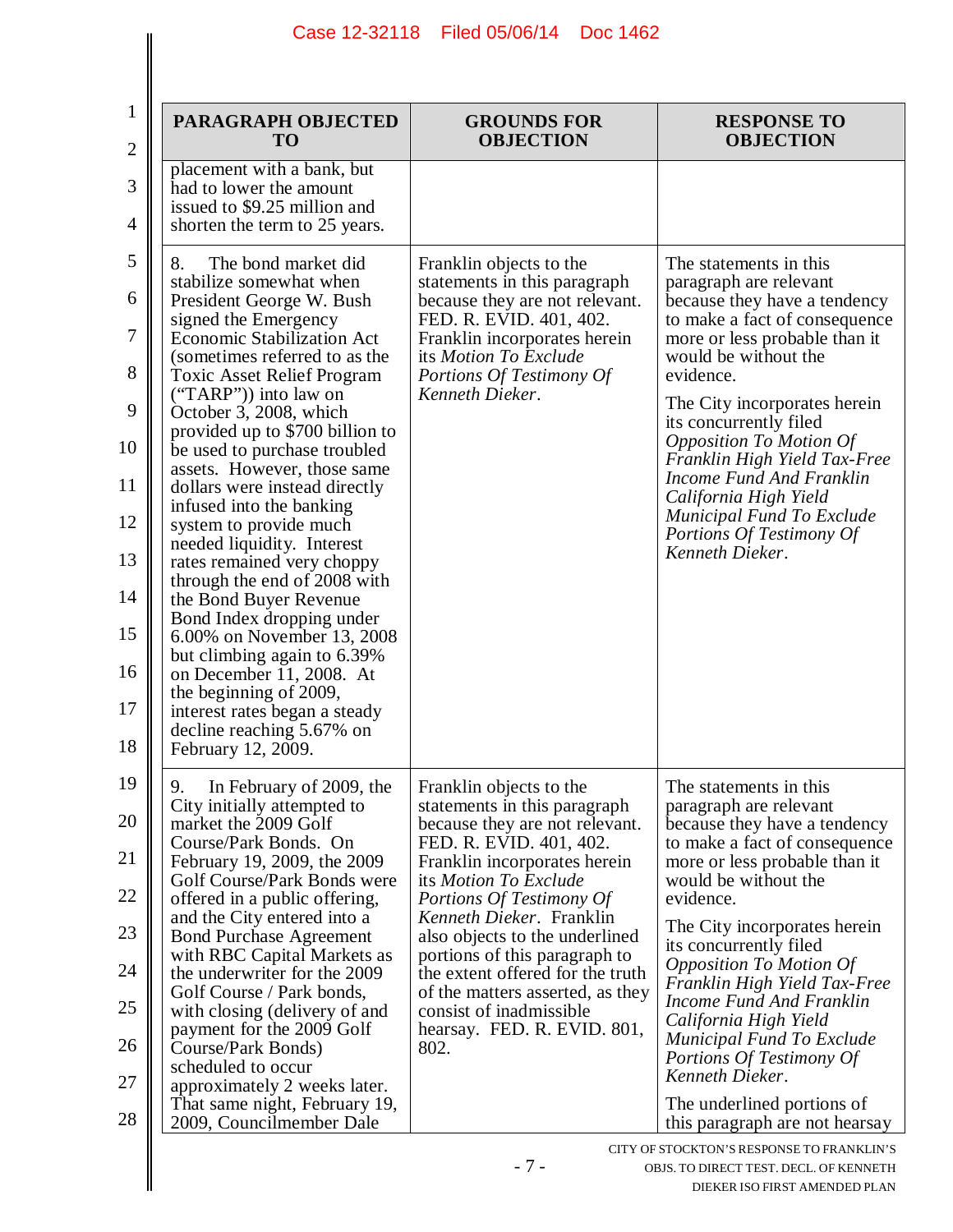| PARAGRAPH OBJECTED<br><b>TO</b>                                                                                                                                                                                                                                                                                                                                                                                                                                                                                                                                                                                                                                                                                                                                                                           | <b>GROUNDS FOR</b><br><b>OBJECTION</b>                                                                                                                                                                                       | <b>RESPONSE TO</b><br><b>OBJECTION</b>                                                                                                                                                                                                                                                                                                                                                                                                                |
|-----------------------------------------------------------------------------------------------------------------------------------------------------------------------------------------------------------------------------------------------------------------------------------------------------------------------------------------------------------------------------------------------------------------------------------------------------------------------------------------------------------------------------------------------------------------------------------------------------------------------------------------------------------------------------------------------------------------------------------------------------------------------------------------------------------|------------------------------------------------------------------------------------------------------------------------------------------------------------------------------------------------------------------------------|-------------------------------------------------------------------------------------------------------------------------------------------------------------------------------------------------------------------------------------------------------------------------------------------------------------------------------------------------------------------------------------------------------------------------------------------------------|
| Fritchen requested<br>information from the City<br>Attorney's office on<br>municipal bankruptcy as<br>described above. The buyers<br>of the 2009 Golf Course/Park<br>Bonds who had placed orders<br>with RBC Capital Markets,<br>upon hearing this information,<br>demanded that the City<br>release them from those<br>orders, and RBC was forced<br>to request that the City cancel<br>the sale pursuant to the Bond<br>Purchase Agreement. The                                                                                                                                                                                                                                                                                                                                                         |                                                                                                                                                                                                                              | because they are statements<br>that the declarant makes while<br>testifying at the current trial or<br>hearing pursuant to LR 9017-<br>1. FED. R. EVID. 801.                                                                                                                                                                                                                                                                                          |
| City granted the buyers'<br>request. The deal then sat<br>dormant for a number of<br>months.                                                                                                                                                                                                                                                                                                                                                                                                                                                                                                                                                                                                                                                                                                              |                                                                                                                                                                                                                              |                                                                                                                                                                                                                                                                                                                                                                                                                                                       |
| 10. Later that year, RBC<br>Capital Markets investment<br>banker Bob Williams<br>approached me about reviving<br>the deal. His firm had a<br>potential buyer (Franklin)<br>interested in the 2009 Golf<br>Course/Park bonds. The City<br>was still interested in moving<br>forward and the financing<br>team began the process of<br>updating the official statement<br>and the underlying rating. By<br>that time, Councilmember<br>Fritchen had publicly raised<br>the risk of bankruptcy and<br>developers had begun<br>petitioning the City Council<br>for lower development fees in<br>response to the economic<br>downturn. The City was in<br>shaky economic condition,<br>and the interest rates on the<br>2009 Golf Course/Park Bonds<br>and their two-term bond<br>structure reflect that risk. | Franklin objects to the<br>statements in this paragraph<br>because they are not relevant.<br>FED. R. EVID. 401, 402.<br>Franklin incorporates herein<br>its Motion To Exclude<br>Portions Of Testimony Of<br>Kenneth Dieker. | The statements in this.<br>paragraph are relevant<br>because they have a tendency<br>to make a fact of consequence<br>more or less probable than it<br>would be without the<br>evidence.<br>The City incorporates herein<br>its concurrently filed<br><b>Opposition To Motion Of</b><br>Franklin High Yield Tax-Free<br>Income Fund And Franklin<br>California High Yield<br>Municipal Fund To Exclude<br>Portions Of Testimony Of<br>Kenneth Dieker. |
| 11.<br>Based on my 23 years<br>of experience in this field (as<br>of 2009), I believe that the<br>2009 Golf Course/Park<br>Bonds, compared to the City's                                                                                                                                                                                                                                                                                                                                                                                                                                                                                                                                                                                                                                                  | Franklin objects to the<br>statements in this paragraph<br>because they are not relevant.<br>FED. R. EVID. 401, 402.<br>Franklin incorporates herein                                                                         | The statements in this<br>paragraph are relevant<br>because they have a tendency<br>to make a fact of consequence<br>more or less probable than it                                                                                                                                                                                                                                                                                                    |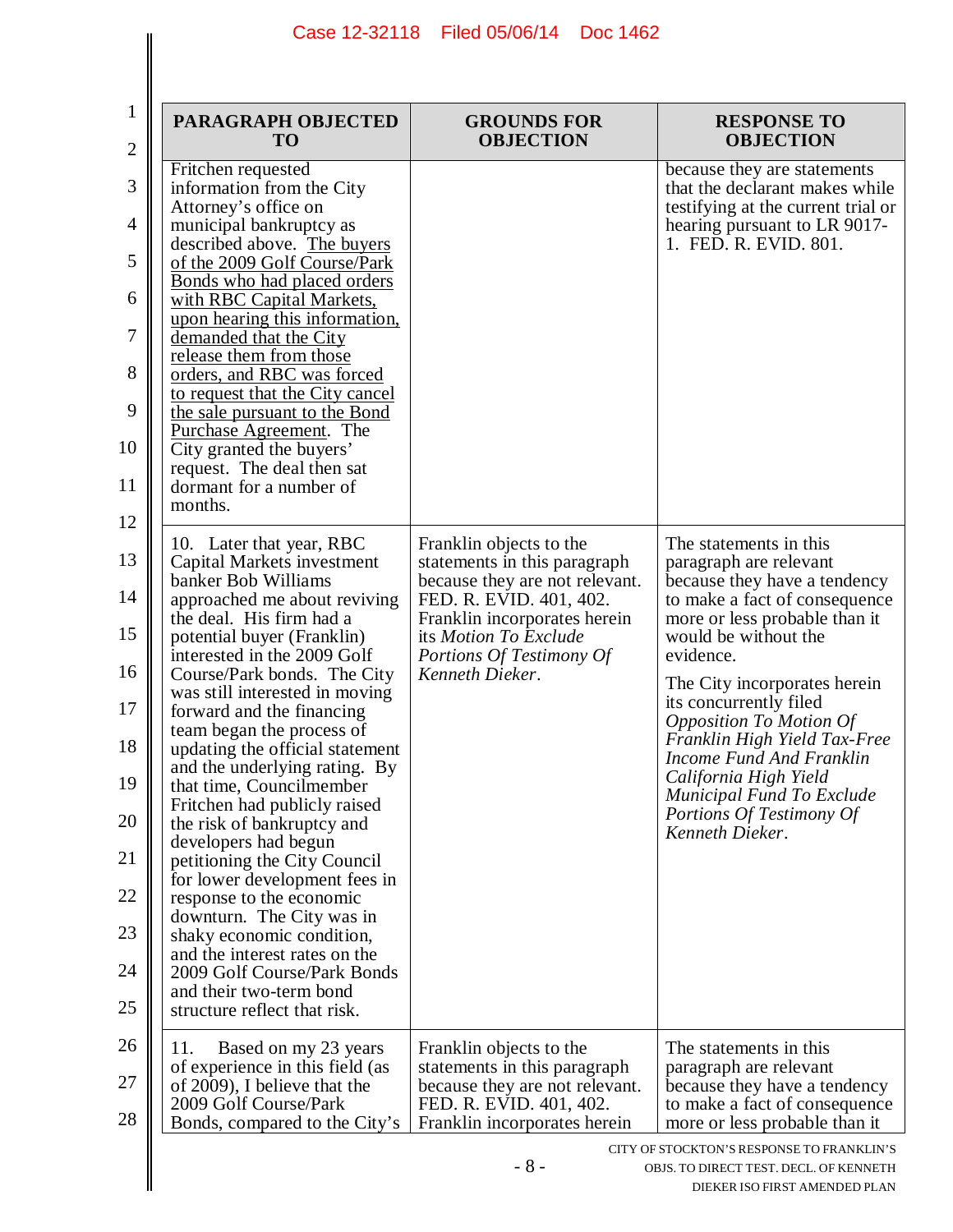$\mathsf{l}$ 

| $\mathbf{1}$<br>$\overline{c}$ | PARAGRAPH OBJECTED<br>T <sub>O</sub>                                                         | <b>GROUNDS FOR</b><br><b>OBJECTION</b>                    | <b>RESPONSE TO</b><br><b>OBJECTION</b>                                                     |
|--------------------------------|----------------------------------------------------------------------------------------------|-----------------------------------------------------------|--------------------------------------------------------------------------------------------|
| 3                              | other existing bond issuances<br>and to bond transactions of                                 | its Motion To Exclude<br>Portions Of Testimony Of         | would be without the<br>evidence.                                                          |
| 4                              | other issuers being offered at<br>the time, were sold to<br>Franklin at higher yields and    | Kenneth Dieker.                                           | The City incorporates herein<br>its concurrently filed                                     |
| 5                              | with a term bond structure<br>that clearly compensated                                       |                                                           | <b>Opposition To Motion Of</b><br>Franklin High Yield Tax-Free<br>Income Fund And Franklin |
| 6<br>7                         | Franklin for their risky<br>investment. Attached hereto<br>as <b>Exhibit G</b> is a true and |                                                           | California High Yield<br><b>Municipal Fund To Exclude</b>                                  |
| 8                              | correct copy of the pre-pricing<br>book that I prepared for the                              |                                                           | Portions Of Testimony Of<br>Kenneth Dieker.                                                |
| 9                              | August 2009 sale, which<br>contains general market                                           |                                                           |                                                                                            |
| 10                             | interest rate historical<br>information and recent<br>municipal market articles, and         |                                                           |                                                                                            |
| 11                             | compares the 2009 Golf<br>Course/Park Bonds with other                                       |                                                           |                                                                                            |
| 12                             | bond deals from the same<br>time period.                                                     |                                                           |                                                                                            |
| 13<br>14                       | 12.<br>It is part of my normal<br>process when pricing bonds to                              | Franklin objects to the<br>statements in this paragraph   | The statements in this<br>paragraph are relevant                                           |
| 15                             | prepare a pre-pricing book<br>that shows general market                                      | because they are not relevant.<br>FED. R. EVID. 401, 402. | because they have a tendency<br>to make a fact of consequence                              |
| 16                             | interest rates, articles related<br>to the bond market at the time                           | Franklin incorporates herein<br>its Motion To Exclude     | more or less probable than it<br>would be without the                                      |
| 17                             | of the sale, and several<br>comparable sales for other<br>transactions being sold around     | Portions Of Testimony Of<br>Kenneth Dieker.               | evidence.<br>The City incorporates herein                                                  |
| 18                             | the same time. I use this book<br>to educate the issuer at the                               |                                                           | its concurrently filed<br><b>Opposition To Motion Of</b>                                   |
| 19                             | time of sale as to the market<br>conditions, allowing the issuer                             |                                                           | Franklin High Yield Tax-Free<br>Income Fund And Franklin<br>California High Yield          |
| 20<br>21                       | to make an informed decision<br>about the final pricing. As the<br>comparison in Exhibit G   |                                                           | Municipal Fund To Exclude<br>Portions Of Testimony Of                                      |
| 22                             | demonstrates, Franklin<br>offered to purchase the deal                                       |                                                           | Kenneth Dieker.                                                                            |
| 23                             | with two term bonds: one<br>with a coupon of $6.75\%$ with                                   |                                                           |                                                                                            |
| 24                             | a yield to maturity of 7.00%<br>maturing in 2029 with sinking<br>fund payments from 2013 to  |                                                           |                                                                                            |
| 25                             | 2029, and another with a<br>coupon of 7.00% with a yield                                     |                                                           |                                                                                            |
| 26                             | to maturity of 7.15% maturing<br>in 2038 with sinking fund                                   |                                                           |                                                                                            |
| 27<br>28                       | payments from 2030 to 2038.<br>Term Bonds are typically<br>used to aggregate the             |                                                           |                                                                                            |
|                                |                                                                                              |                                                           | CITY OF STOCKTON'S RESPONSE TO FRANKLIN'S                                                  |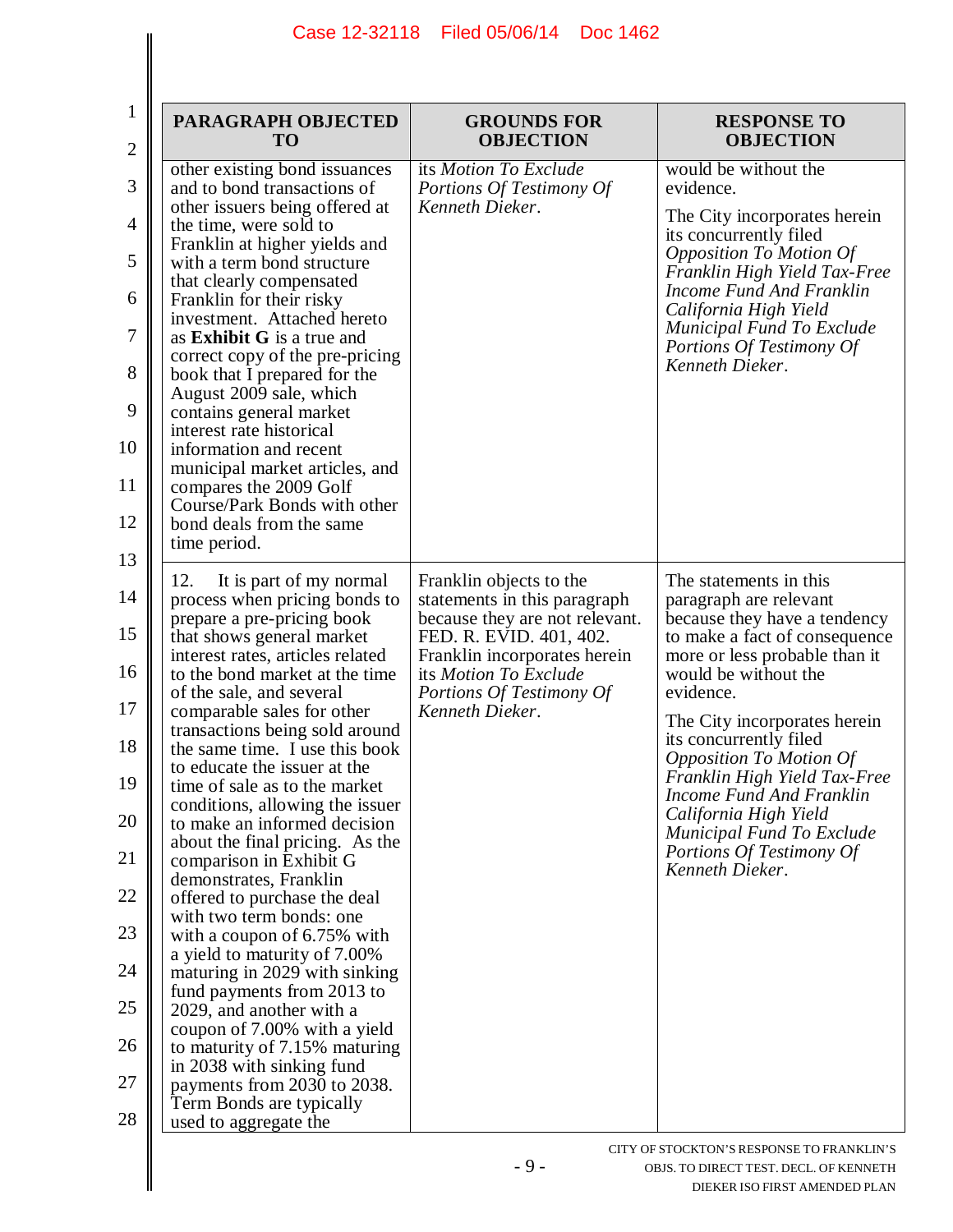| PARAGRAPH OBJECTED<br><b>TO</b>                                                                                                                                                                                                                                                                                                                                                                                                                                                                                                                                                                                                                                                                                                                                                                                                                                                                                                                                                                                                                           | <b>GROUNDS FOR</b><br><b>OBJECTION</b>                                                                                                                                                     | <b>RESPONSE TO</b><br><b>OBJECTION</b>                                                         |
|-----------------------------------------------------------------------------------------------------------------------------------------------------------------------------------------------------------------------------------------------------------------------------------------------------------------------------------------------------------------------------------------------------------------------------------------------------------------------------------------------------------------------------------------------------------------------------------------------------------------------------------------------------------------------------------------------------------------------------------------------------------------------------------------------------------------------------------------------------------------------------------------------------------------------------------------------------------------------------------------------------------------------------------------------------------|--------------------------------------------------------------------------------------------------------------------------------------------------------------------------------------------|------------------------------------------------------------------------------------------------|
| principal amount of the<br>offering into larger single<br>maturities with a single<br>interest rate based on the<br>maturity date. Principal is<br>amortized through sinking<br>account payments that pay off<br>portions of the term bond<br>early. In my experience, this<br>structure is preferred by large<br>institutional buyers who want<br>a large single maturity, and<br>are not willing to accept a<br>lower rate for earlier<br>amortization. In contrast, a<br>serial bond structure takes<br>advantage of the yield curve<br>(the fact that interest rates)<br>tend to be lower for shorter<br>maturities) by breaking each<br>principal amortization<br>payment into a separate bond<br>with its own maturity. This<br>achieves a lower overall cost<br>for the issuer, but means<br>many smaller pieces of the<br>bonds and a lower return to an<br>institutional buyer who wants<br>to buy a large amount of a<br>transaction. The 2009 Golf<br>Course/Park Bonds had only<br>two large term bonds, and no<br>serial bonds, because they |                                                                                                                                                                                            |                                                                                                |
| 13.<br>When I compare this to                                                                                                                                                                                                                                                                                                                                                                                                                                                                                                                                                                                                                                                                                                                                                                                                                                                                                                                                                                                                                             | Franklin objects to the                                                                                                                                                                    | The statements in this<br>paragraph are relevant                                               |
| time period, all of them have<br>both a serial and term<br>structure where the serial                                                                                                                                                                                                                                                                                                                                                                                                                                                                                                                                                                                                                                                                                                                                                                                                                                                                                                                                                                     | because they are not relevant.<br>FED. R. EVID. 401, 402.<br>Franklin incorporates herein                                                                                                  | because they have a tendency<br>to make a fact of consequence<br>more or less probable than it |
| maturities allow an issuer to<br>take advantage of lower yields                                                                                                                                                                                                                                                                                                                                                                                                                                                                                                                                                                                                                                                                                                                                                                                                                                                                                                                                                                                           | its Motion To Exclude<br>Portions Of Testimony Of                                                                                                                                          | would be without the<br>evidence.                                                              |
| curve only terming bonds for                                                                                                                                                                                                                                                                                                                                                                                                                                                                                                                                                                                                                                                                                                                                                                                                                                                                                                                                                                                                                              |                                                                                                                                                                                            | The City incorporates herein<br>its concurrently filed                                         |
| the long end of the yield curve                                                                                                                                                                                                                                                                                                                                                                                                                                                                                                                                                                                                                                                                                                                                                                                                                                                                                                                                                                                                                           |                                                                                                                                                                                            | <b>Opposition To Motion Of</b><br>Franklin High Yield Tax-Free                                 |
| presentation I prepared uses<br>the AAA Standard and Poor's                                                                                                                                                                                                                                                                                                                                                                                                                                                                                                                                                                                                                                                                                                                                                                                                                                                                                                                                                                                               |                                                                                                                                                                                            | Income Fund And Franklin<br>California High Yield<br><b>Municipal Fund To Exclude</b>          |
|                                                                                                                                                                                                                                                                                                                                                                                                                                                                                                                                                                                                                                                                                                                                                                                                                                                                                                                                                                                                                                                           | were designed for a single<br>purchaser – Franklin.<br>the other deals from the same<br>at the shorter end of the yield<br>a particular institution or at<br>where the curve flattens. The | statements in this paragraph<br>Kenneth Dieker.                                                |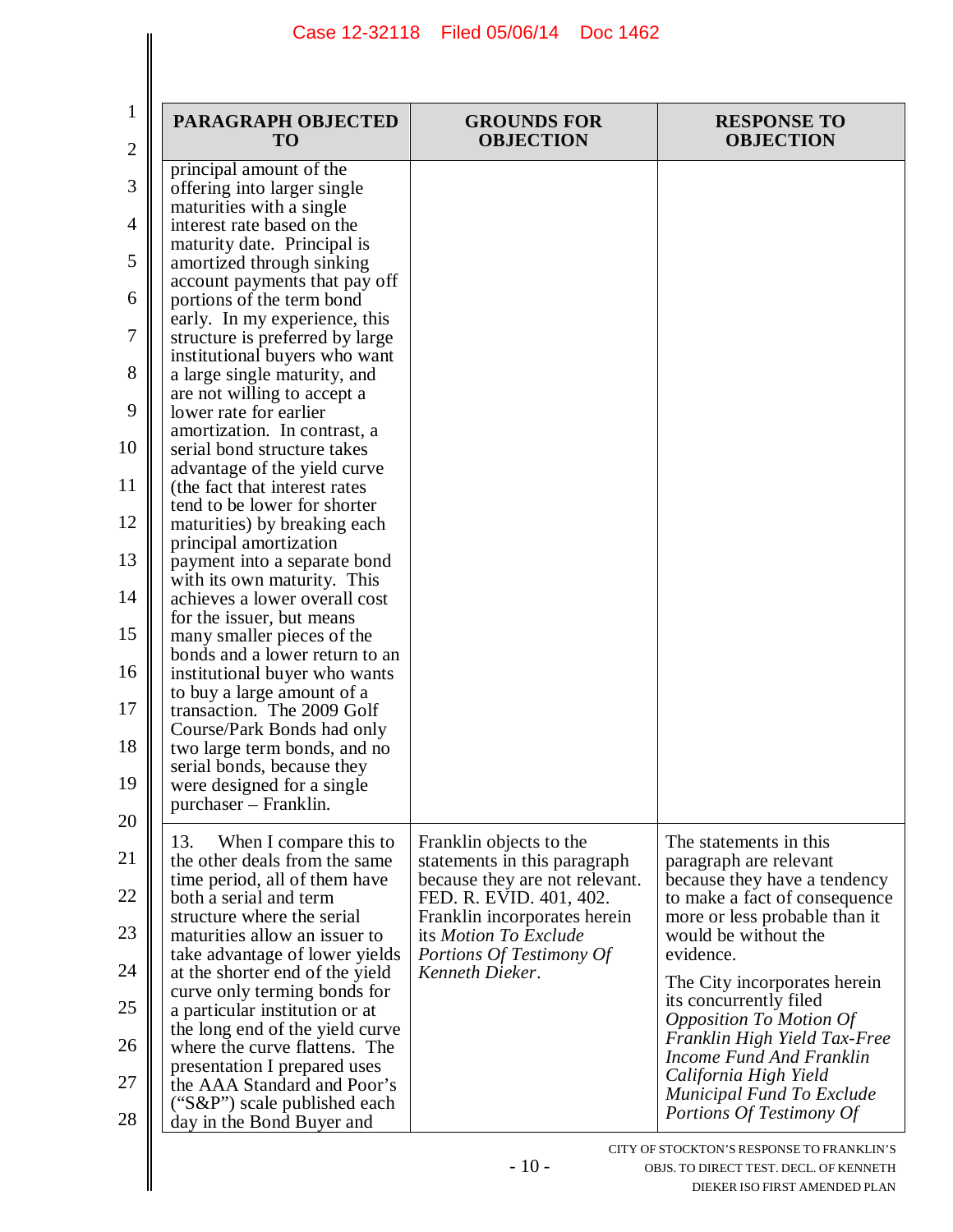$\mathsf{I}$ 

 $\mathsf{l}$ 

| PARAGRAPH OBJECTED<br><b>TO</b>                                                                                                                                                                                                                                                                                                                                                                                                                                                                                                                                                                                                                                                                                                                                | <b>GROUNDS FOR</b><br><b>OBJECTION</b>                                                                                                                                                                                       | <b>RESPONSE TO</b><br><b>OBJECTION</b>                                                                                                                                                                                                                                                                                                                                                                                                                      |
|----------------------------------------------------------------------------------------------------------------------------------------------------------------------------------------------------------------------------------------------------------------------------------------------------------------------------------------------------------------------------------------------------------------------------------------------------------------------------------------------------------------------------------------------------------------------------------------------------------------------------------------------------------------------------------------------------------------------------------------------------------------|------------------------------------------------------------------------------------------------------------------------------------------------------------------------------------------------------------------------------|-------------------------------------------------------------------------------------------------------------------------------------------------------------------------------------------------------------------------------------------------------------------------------------------------------------------------------------------------------------------------------------------------------------------------------------------------------------|
| compares, on a maturity by<br>maturity basis, the spread to<br>the AAA S&P scale from the<br>date of that sale to the spread<br>on the date of the 2009 Golf<br>Course/Park Bonds sale. The<br>tables also compare the actual<br>spreads between deals.                                                                                                                                                                                                                                                                                                                                                                                                                                                                                                        |                                                                                                                                                                                                                              | Kenneth Dieker.                                                                                                                                                                                                                                                                                                                                                                                                                                             |
| At the time of the<br>14.<br>issuance of the 2009 Golf<br>Course/Park Bonds, the City<br>was rated A by Standard &<br>Poor's with a Negative<br>Outlook. However, at that<br>time in general, the market<br>considered lease transactions<br>with a general fund promise<br>to pay and underlying leased<br>assets to be stronger than<br>other transactions, such as<br>redevelopment tax increment<br>or land-secured assessment<br>and Mello-Roos transactions,<br>but not as strong as general<br>obligation transactions with<br>the ability to put the full<br>amount of debt service on the<br>property tax role and collect<br>on property owner tax bills or<br>water and sewer bonds backed<br>by the ability to increase user<br>rates and charges. | Franklin objects to the<br>statements in this paragraph<br>because they are not relevant.<br>FED. R. EVID. 401, 402.<br>Franklin incorporates herein<br>its Motion To Exclude<br>Portions Of Testimony Of<br>Kenneth Dieker. | The statements in this<br>paragraph are relevant<br>because they have a tendency<br>to make a fact of consequence<br>more or less probable than it<br>would be without the<br>evidence.<br>The City incorporates herein<br>its concurrently filed<br><b>Opposition To Motion Of</b><br>Franklin High Yield Tax-Free<br>Income Fund And Franklin<br>California High Yield<br>Municipal Fund To Exclude<br>Portions Of Testimony Of<br>Kenneth Dieker.        |
| Comparing the S&P<br>15.<br>spread allows an issuer to<br>evaluate deals that may be<br>sold at different times.<br>Spreads do widen and narrow<br>from time to time so the<br>closer to the sale date, the less<br>likely the analysis will pick<br>up spread movements. This is<br>not an exact science, and the<br>municipal market is not as<br>efficient as pricing on U.S.<br>Treasuries and stocks.<br>However, as reflected by the<br>Comparable Sales analysis in<br>Exhibit G, the spreads for the<br>BBB-rated (lower rating than<br>the 2009 Golf Course/Park                                                                                                                                                                                      | Franklin objects to the<br>statements in this paragraph<br>because they are not relevant.<br>FED. R. EVID. 401, 402.<br>Franklin incorporates herein<br>its Motion To Exclude<br>Portions Of Testimony Of<br>Kenneth Dieker. | The statements in this<br>paragraph are relevant<br>because they have a tendency<br>to make a fact of consequence<br>more or less probable than it<br>would be without the<br>evidence.<br>The City incorporates herein<br>its concurrently filed<br><b>Opposition To Motion Of</b><br>Franklin High Yield Tax-Free<br>Income Fund And Franklin<br>California High Yield<br><b>Municipal Fund To Exclude</b><br>Portions Of Testimony Of<br>Kenneth Dieker. |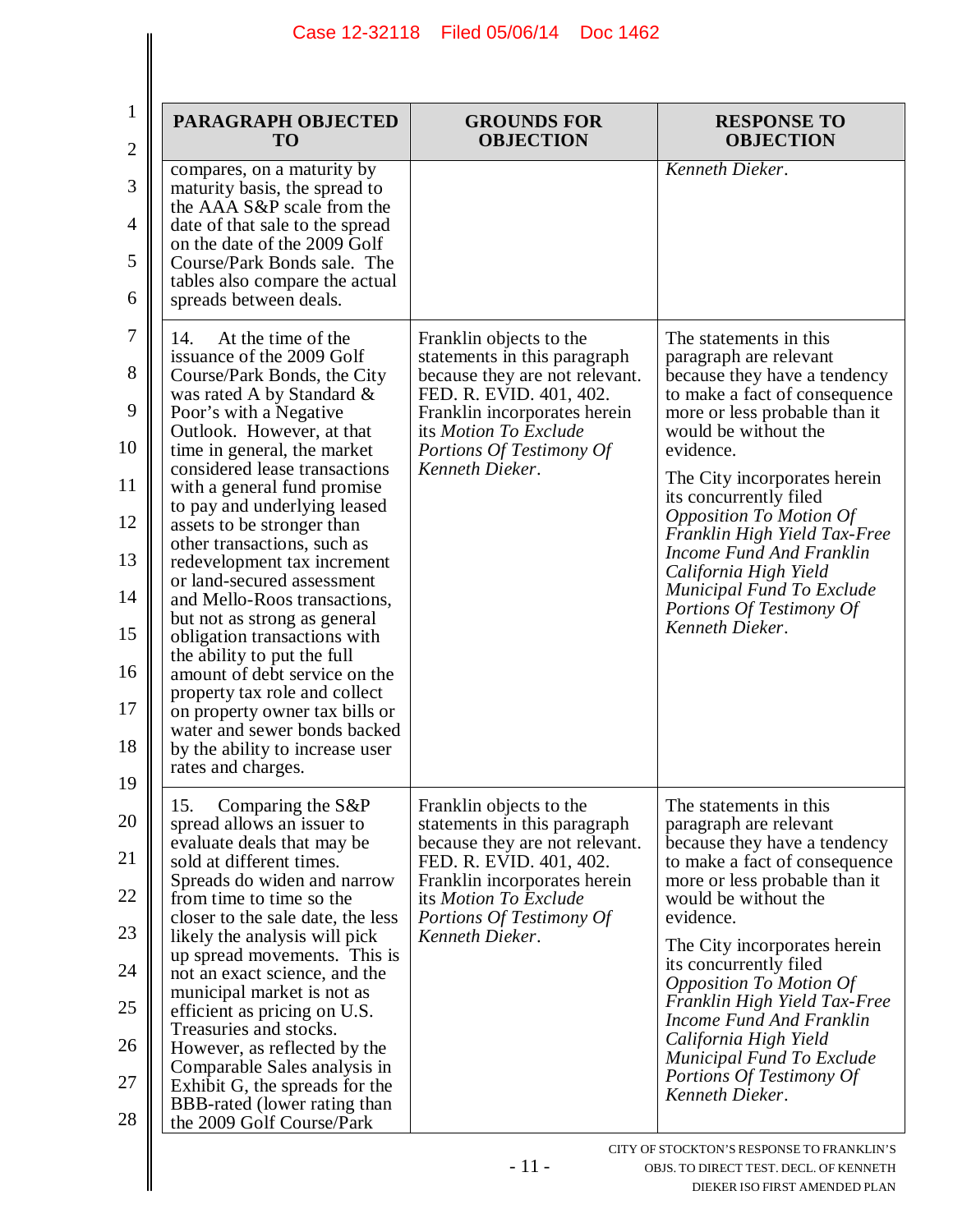| 1<br>2                                                               | PARAGRAPH OBJECTED<br><b>TO</b>                                                                                                                                                                                                                                                                                                                                                                                                                                                                                                                                                                                                                                                                                                           | <b>GROUNDS FOR</b><br><b>OBJECTION</b>                                                                                                                                                                                       | <b>RESPONSE TO</b><br><b>OBJECTION</b>                                                                                                                                                                                                                                                                                                                                                                                                                |
|----------------------------------------------------------------------|-------------------------------------------------------------------------------------------------------------------------------------------------------------------------------------------------------------------------------------------------------------------------------------------------------------------------------------------------------------------------------------------------------------------------------------------------------------------------------------------------------------------------------------------------------------------------------------------------------------------------------------------------------------------------------------------------------------------------------------------|------------------------------------------------------------------------------------------------------------------------------------------------------------------------------------------------------------------------------|-------------------------------------------------------------------------------------------------------------------------------------------------------------------------------------------------------------------------------------------------------------------------------------------------------------------------------------------------------------------------------------------------------------------------------------------------------|
| 3<br>4<br>5<br>6<br>7<br>8<br>9                                      | Bonds) San Francisco<br>Redevelopment Financing<br>Authority, Tax Allocation<br>Bonds deal sold on August<br>20, 2009 ranged anywhere<br>from $+217$ bp in 2013, $+187$ bp<br>in 2029 to $+180$ bp in 2038<br>over the AAA S&P scale.<br>Exhibit G at 1. Tax allocation<br>bonds were considered<br>weaker credits because the<br>agencies have no taxing<br>authority and are subject to<br>movements in assessed<br>values, compared with the                                                                                                                                                                                                                                                                                           |                                                                                                                                                                                                                              |                                                                                                                                                                                                                                                                                                                                                                                                                                                       |
| 10<br>11<br>12<br>13<br>14<br>15<br>16                               | City's General Fund, the<br>source of payment for the<br>2009 Golf Course/Park<br>Bonds, which can pay from<br>all available resources. Even<br>the S&P A-rated (same rating<br>as the 2009 Golf Course/Park<br><b>Bonds</b> ) Lancaster<br>Redevelopment Agency deal<br>sold on August 17, 2009<br>ranged from $+225$ bp in 2013,<br>$+196$ in 2029 to $+207$ bp in<br>2038.                                                                                                                                                                                                                                                                                                                                                             |                                                                                                                                                                                                                              |                                                                                                                                                                                                                                                                                                                                                                                                                                                       |
| 17<br>18<br>19<br>20<br>21<br>22<br>23<br>24<br>25<br>26<br>27<br>28 | One can make the same<br>16.<br>comparison for each of the<br>deals on the four comparable<br>sales pages. The City of<br>Oakland, General Obligation<br>Bonds from July 22, 2009<br>show the narrowest spreads,<br>ranging from $+83bp$ in 2013,<br>$+92bp$ in 2029 to $+105.2bp$ in<br>2038. In contrast, the 2009<br><b>Golf Course/Park Bonds</b><br>range from $+531$ bp in 2013,<br>+243bp in 2029 to +221bp in<br>2038 for an average non-<br>weighted spread of $+308.5$ bp<br>as compared to the $+197.1$ bp<br>for the San Francisco issue,<br>$+216$ bp for the Lancaster<br>issue, and $+101.1$ bp for the<br>Oakland issue. Moreover,<br>Franklin offered to buy these<br>as two term bonds with<br>sinking fund payments at | Franklin objects to the<br>statements in this paragraph<br>because they are not relevant.<br>FED. R. EVID. 401, 402.<br>Franklin incorporates herein<br>its Motion To Exclude<br>Portions Of Testimony Of<br>Kenneth Dieker. | The statements in this.<br>paragraph are relevant<br>because they have a tendency<br>to make a fact of consequence<br>more or less probable than it<br>would be without the<br>evidence.<br>The City incorporates herein<br>its concurrently filed<br><b>Opposition To Motion Of</b><br>Franklin High Yield Tax-Free<br>Income Fund And Franklin<br>California High Yield<br>Municipal Fund To Exclude<br>Portions Of Testimony Of<br>Kenneth Dieker. |
|                                                                      |                                                                                                                                                                                                                                                                                                                                                                                                                                                                                                                                                                                                                                                                                                                                           | $-12-$                                                                                                                                                                                                                       | CITY OF STOCKTON'S RESPONSE TO FRANKLIN'S<br>OBJS. TO DIRECT TEST. DECL. OF KENNETH<br>DIEKER ISO EIRST AMENDED PLAN                                                                                                                                                                                                                                                                                                                                  |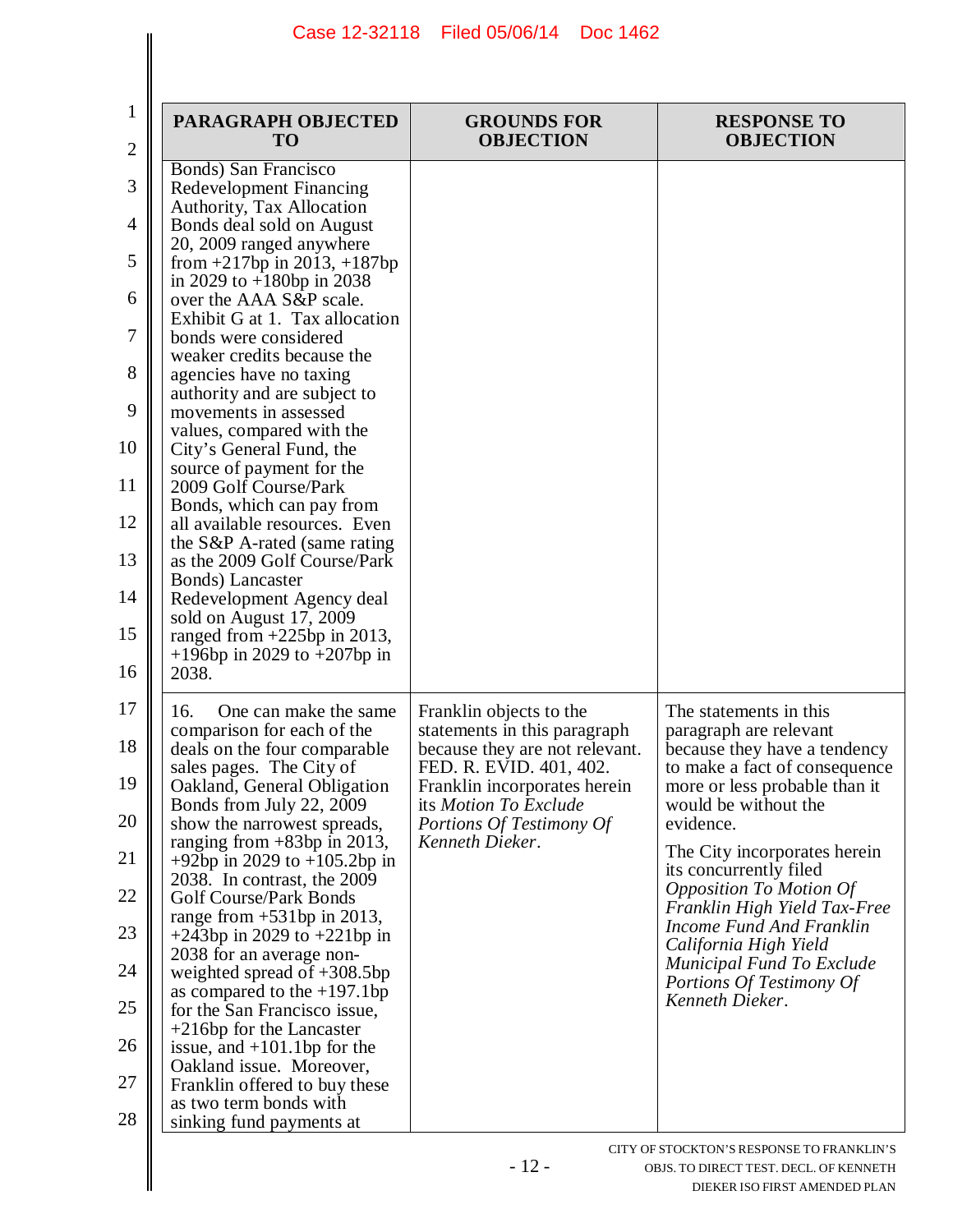$\overline{\phantom{a}}$ 

| PARAGRAPH OBJECTED<br><b>TO</b>                                                                                                                                                                                                                                                                                                                                                                                                           | <b>GROUNDS FOR</b><br><b>OBJECTION</b>                                                                                                                                                                                                                                                                                                                                                                                                                                                                                                                                                                                                                                                                                                 | <b>RESPONSE TO</b><br><b>OBJECTION</b>                                                                                                                                                                                                                                                                                                                                                                                                                                                                                                                                                                                                                                                                                                                                                                                                                                                                                                                                                                                                                                                                     |
|-------------------------------------------------------------------------------------------------------------------------------------------------------------------------------------------------------------------------------------------------------------------------------------------------------------------------------------------------------------------------------------------------------------------------------------------|----------------------------------------------------------------------------------------------------------------------------------------------------------------------------------------------------------------------------------------------------------------------------------------------------------------------------------------------------------------------------------------------------------------------------------------------------------------------------------------------------------------------------------------------------------------------------------------------------------------------------------------------------------------------------------------------------------------------------------------|------------------------------------------------------------------------------------------------------------------------------------------------------------------------------------------------------------------------------------------------------------------------------------------------------------------------------------------------------------------------------------------------------------------------------------------------------------------------------------------------------------------------------------------------------------------------------------------------------------------------------------------------------------------------------------------------------------------------------------------------------------------------------------------------------------------------------------------------------------------------------------------------------------------------------------------------------------------------------------------------------------------------------------------------------------------------------------------------------------|
| 6.75% and 7.00%<br>respectively, meaning that the<br>City pays that interest rate for<br>the entire term of the bond,<br>compared to transactions<br>where a serial and term<br>structure is used to reduce the<br>cost to the issuer. The bottom<br>line is that Franklin obtained a<br>beneficial spread to other<br>comparable issues of between<br>92.5 bp (.925%) and 207.4 bp<br>$(2.074%)$ for the 2009 Golf<br>Course/Park Bonds. |                                                                                                                                                                                                                                                                                                                                                                                                                                                                                                                                                                                                                                                                                                                                        |                                                                                                                                                                                                                                                                                                                                                                                                                                                                                                                                                                                                                                                                                                                                                                                                                                                                                                                                                                                                                                                                                                            |
| In light of this analysis,<br>17.<br>I believe Franklin saw an<br>investment opportunity where<br>other buyers were wary, and<br>that in exchange, Franklin<br>could obtain higher yields<br>than other comparable issues<br>pricing around the same time.                                                                                                                                                                                | Franklin objects to the<br>statements in this paragraph<br>because they are not relevant.<br>FED. R. EVID. 401, 402.<br>Franklin incorporates herein<br>its Motion To Exclude<br>Portions Of Testimony Of<br>Kenneth Dieker. To the<br>extent Mr. Dieker offers the<br>testimony in this paragraph in<br>his capacity as a fact witness,<br>Franklin objects to it because<br>it is speculative and lacks<br>foundation. FED. R. EVID.<br>602. Franklin further objects<br>to this paragraph because it<br>contains improper opinion<br>testimony that is not rationally<br>based on Mr. Dieker's<br>perception and is not helpful<br>to clearly understand his<br>testimony or to determine a<br>fact in issue. FED. R. EVID.<br>701. | The statements in this<br>paragraph are relevant<br>because they have a tendency<br>to make a fact of consequence<br>more or less probable than it<br>would be without the<br>evidence.<br>The City incorporates herein<br>its concurrently filed<br><b>Opposition To Motion Of</b><br>Franklin High Yield Tax-Free<br>Income Fund And Franklin<br>California High Yield<br>Municipal Fund To Exclude<br>Portions Of Testimony Of<br>Kenneth Dieker.<br>To the extent Mr. Dieker<br>offers the testimony in this<br>paragraph in his capacity as a<br>fact witness, this testimony is<br>neither speculative nor lacks<br>foundation under FED R.<br>EVID. 602 because it is based<br>upon the fact that he has<br>served as a financial advisor<br>to the City continuously since<br>March of 2011 in connection<br>with this Case and related<br>matters; has served as the<br>City's Interim Debt Manager;<br>as a stand-alone engagement,<br>during 2008 and 2009 was<br>retained by the City as the<br>financial advisor for the City<br>on the 2009 Golf Course/Park<br>Bonds; and has over 27 years |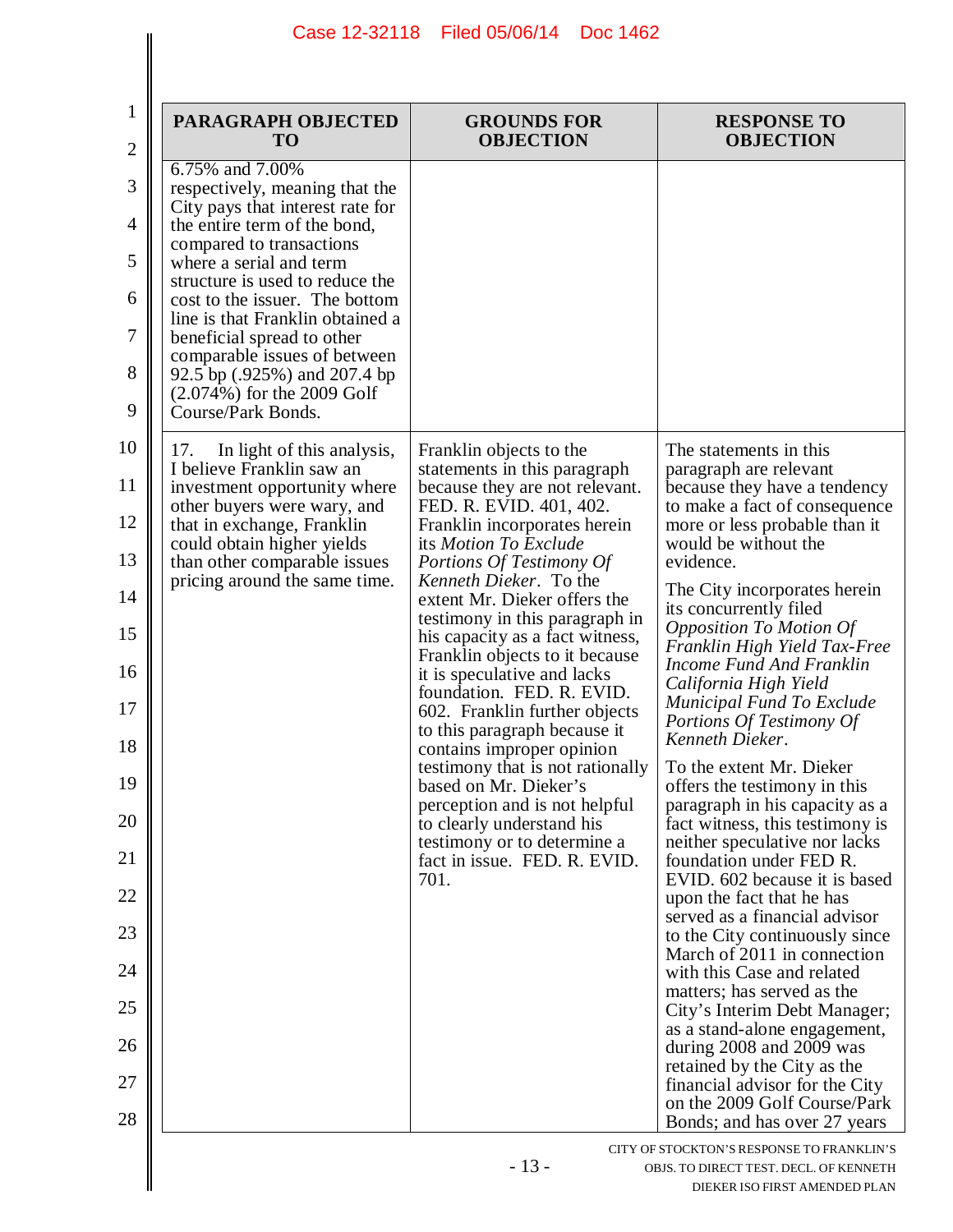$\parallel$ 

| PARAGRAPH OBJECTED<br><b>TO</b>                                                           | <b>GROUNDS FOR</b><br><b>OBJECTION</b>                                                  | <b>RESPONSE TO</b><br><b>OBJECTION</b>                                                                                                                                                                            |
|-------------------------------------------------------------------------------------------|-----------------------------------------------------------------------------------------|-------------------------------------------------------------------------------------------------------------------------------------------------------------------------------------------------------------------|
|                                                                                           |                                                                                         | of experience advising<br>municipal issuers on their<br>bond issuances, as more fully<br>described in $\P$ 1 of his<br>declaration. To the extent<br>necessary, the City will make<br>an offer of proof at trial. |
|                                                                                           |                                                                                         | The statements in this<br>paragraph are valid lay<br>opinion testimony under FED.<br>R. EVID. 701 because they                                                                                                    |
|                                                                                           |                                                                                         | are rationally based on<br>Mr. Dieker's perception,<br>helpful to clearly                                                                                                                                         |
|                                                                                           |                                                                                         | understanding his testimony<br>and helpful to determining at<br>least one fact in issue. The                                                                                                                      |
|                                                                                           |                                                                                         | statements are also based on<br>Mr. Dieker's knowledge and                                                                                                                                                        |
|                                                                                           |                                                                                         | experience as described<br>above.                                                                                                                                                                                 |
| 19.<br>On pp. $46-47$ of its<br>Summary Objection, Franklin                               | Franklin objects to the<br>statements in this paragraph                                 | The statements in this<br>paragraph do not misstate the                                                                                                                                                           |
| presents a chart that purports<br>to show the distributions that                          | because Mr. Dieker misstates<br>the contents of Franklin's                              | contents of Franklin's<br>objection.                                                                                                                                                                              |
| the City will make to Ambac,<br>Assured, and NPFG. This<br>chart is seriously misleading, | objection and his statements<br>as to its contents are not the<br>best evidence of that | The statements in this<br>paragraph do not violate FED.<br>R. EVID. 1002 because they                                                                                                                             |
| and does not accurately<br>characterize the settlements<br>that the City reached with     | document. FED. R. EVID.<br>1002.                                                        | are not secondary evidence<br>being offered to prove the                                                                                                                                                          |
| these creditors.                                                                          |                                                                                         | content of a writing. See<br>United States v. Mayans, 17<br>F.3d 1174, 1184-85 (9th Cir.                                                                                                                          |
|                                                                                           |                                                                                         | 1994) (holding that the trial<br>court erred in sustaining best                                                                                                                                                   |
|                                                                                           |                                                                                         | evidence objections to<br>questions regarding witnesses'                                                                                                                                                          |
|                                                                                           |                                                                                         | understanding of the terms of<br>a written plea agreement).<br>Even if they were, the City                                                                                                                        |
|                                                                                           |                                                                                         | has produced to Franklin all<br>of the documents on which                                                                                                                                                         |
|                                                                                           |                                                                                         | Mr. Dieker's testimony is<br>based, and Franklin has not<br>raised a genuine issue as to                                                                                                                          |
|                                                                                           |                                                                                         | the authenticity of any of<br>these documents.                                                                                                                                                                    |
| 20.<br>The first major flaw in<br>Franklin's characterization of                          | Franklin objects to the<br>statements in this paragraph                                 | The statements in this.<br>paragraph do not misstate the                                                                                                                                                          |
|                                                                                           | $-14-$                                                                                  | CITY OF STOCKTON'S RESPONSE TO FRANKLIN'S<br>OBJS. TO DIRECT TEST. DECL. OF KENNETH<br>DIEKER ISO FIRST AMENDED PLAN                                                                                              |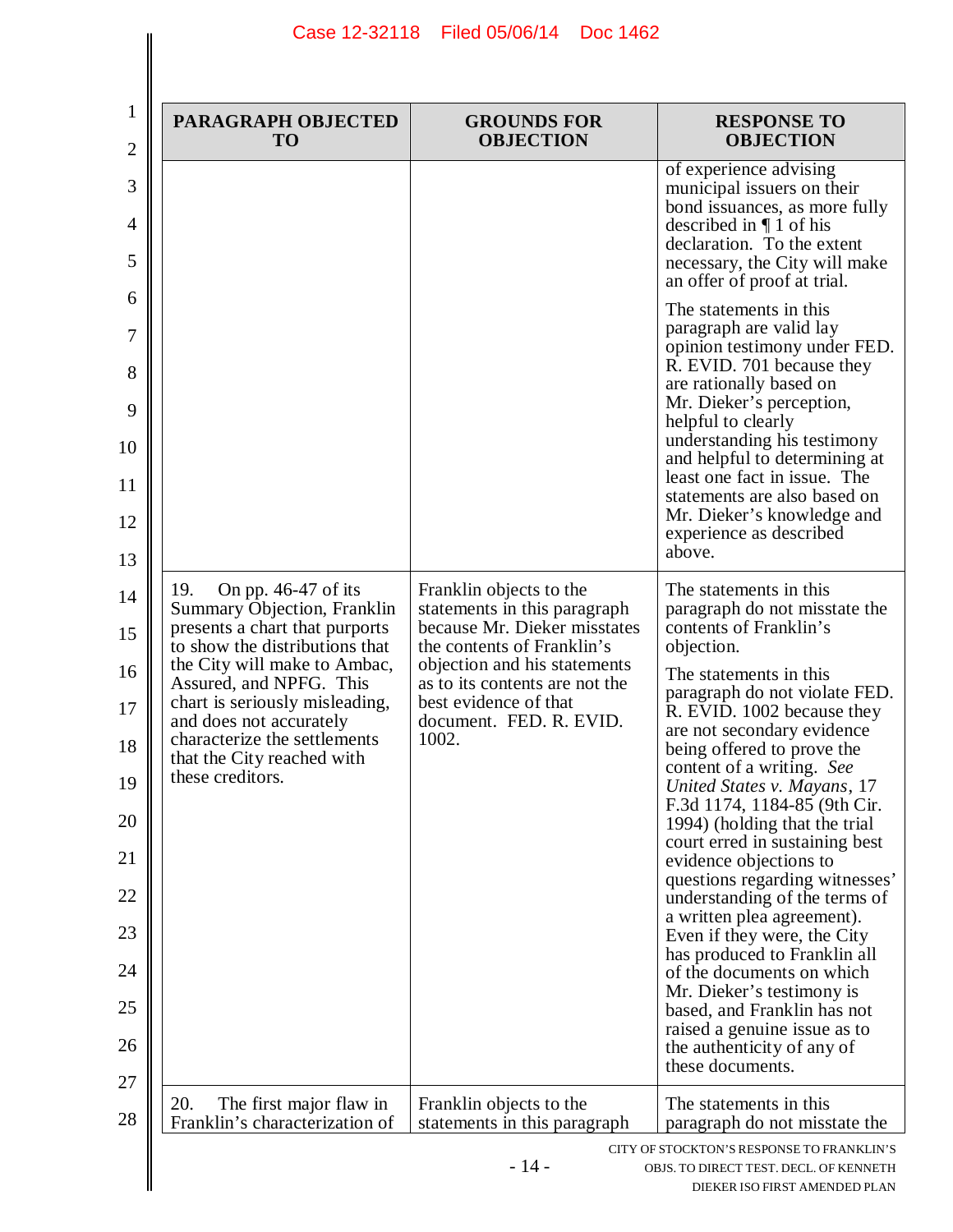| $\mathbf 1$<br>$\overline{2}$ | PARAGRAPH OBJECTED<br><b>TO</b>                                                       | <b>GROUNDS FOR</b><br><b>OBJECTION</b>                                                     | <b>RESPONSE TO</b><br><b>OBJECTION</b>                                                        |
|-------------------------------|---------------------------------------------------------------------------------------|--------------------------------------------------------------------------------------------|-----------------------------------------------------------------------------------------------|
| 3                             | the settlement distributions to<br>Ambac, Assured, and NPFG                           | because Mr. Dieker misstates<br>the contents of Franklin's                                 | contents of Franklin's<br>objection.                                                          |
| 4                             | is that Franklin fails to take<br>into account the valuable<br>concessions that each  | objection and his statements<br>as to its contents are not the<br>best evidence of that    | The statements in this<br>paragraph do not violate FED.                                       |
| 5                             | settlement gave the City. The<br>most valuable concession was                         | document. FED. R. EVID.<br>1002. To the extent Mr.                                         | R. EVID. 1002 because they<br>are not secondary evidence<br>being offered to prove the        |
| 6<br>7                        | the reduction of the potential<br>exposure for the General Fund                       | Dieker offers the testimony in<br>this paragraph in his capacity                           | content of a writing. See<br>United States v. Mayans, 17                                      |
| 8                             | to provide any subsidy to<br>make future debt service<br>payments on the restructured | as a fact witness, Franklin<br>objects to it because it is<br>speculative and lacks        | F.3d 1174, 1184-85 (9th Cir.<br>1994) (holding that the trial                                 |
| 9                             | transactions. Because of the<br>importance of the General                             | foundation. FED. R. EVID.<br>602. Franklin further objects                                 | court erred in sustaining best<br>evidence objections to                                      |
| 10                            | Fund to the City's financial<br>health, limiting its long-term                        | to this paragraph because it<br>contains improper opinion                                  | questions regarding witnesses'<br>understanding of the terms of<br>a written plea agreement). |
| 11                            | exposure is essential to the<br>City's continuing viability.                          | testimony that is not rationally<br>based on Mr. Dieker's<br>perception and is not helpful | Even if they were, the City<br>has produced to Franklin all                                   |
| 12                            |                                                                                       | to clearly understand his<br>testimony or to determine a                                   | of the documents on which<br>Mr. Dieker's testimony is<br>based, and Franklin has not         |
| 13<br>14                      |                                                                                       | fact in issue. FED. R. EVID.<br>701.                                                       | raised a genuine issue as to<br>the authenticity of any of                                    |
|                               |                                                                                       |                                                                                            | these documents.                                                                              |
| 15<br>16                      |                                                                                       |                                                                                            | To the extent Mr. Dieker<br>offers the testimony in this<br>paragraph in his capacity as a    |
| 17                            |                                                                                       |                                                                                            | fact witness, this testimony is<br>neither speculative nor lacks                              |
| 18                            |                                                                                       |                                                                                            | foundation under FED R.<br>EVID. 602 because it is based<br>upon the fact that he has         |
| 19                            |                                                                                       |                                                                                            | served as a financial advisor<br>to the City continuously since                               |
| 20                            |                                                                                       |                                                                                            | March of 2011 in connection<br>with this Case and related                                     |
| 21                            |                                                                                       |                                                                                            | matters; has served as the<br>City's Interim Debt Manager;                                    |
| 22                            |                                                                                       |                                                                                            | as a stand-alone engagement,<br>during 2008 and 2009 was                                      |
| 23                            |                                                                                       |                                                                                            | retained by the City as the<br>financial advisor for the City                                 |
| 24                            |                                                                                       |                                                                                            | on the 2009 Golf Course/Park<br>Bonds; and has over 27 years                                  |
| 25                            |                                                                                       |                                                                                            | of experience advising<br>municipal issuers on their                                          |
| 26                            |                                                                                       |                                                                                            | bond issuances, as more fully<br>described in $\P$ 1 of his                                   |
| 27                            |                                                                                       |                                                                                            | declaration. To the extent                                                                    |
| 28                            |                                                                                       |                                                                                            | necessary, the City will make                                                                 |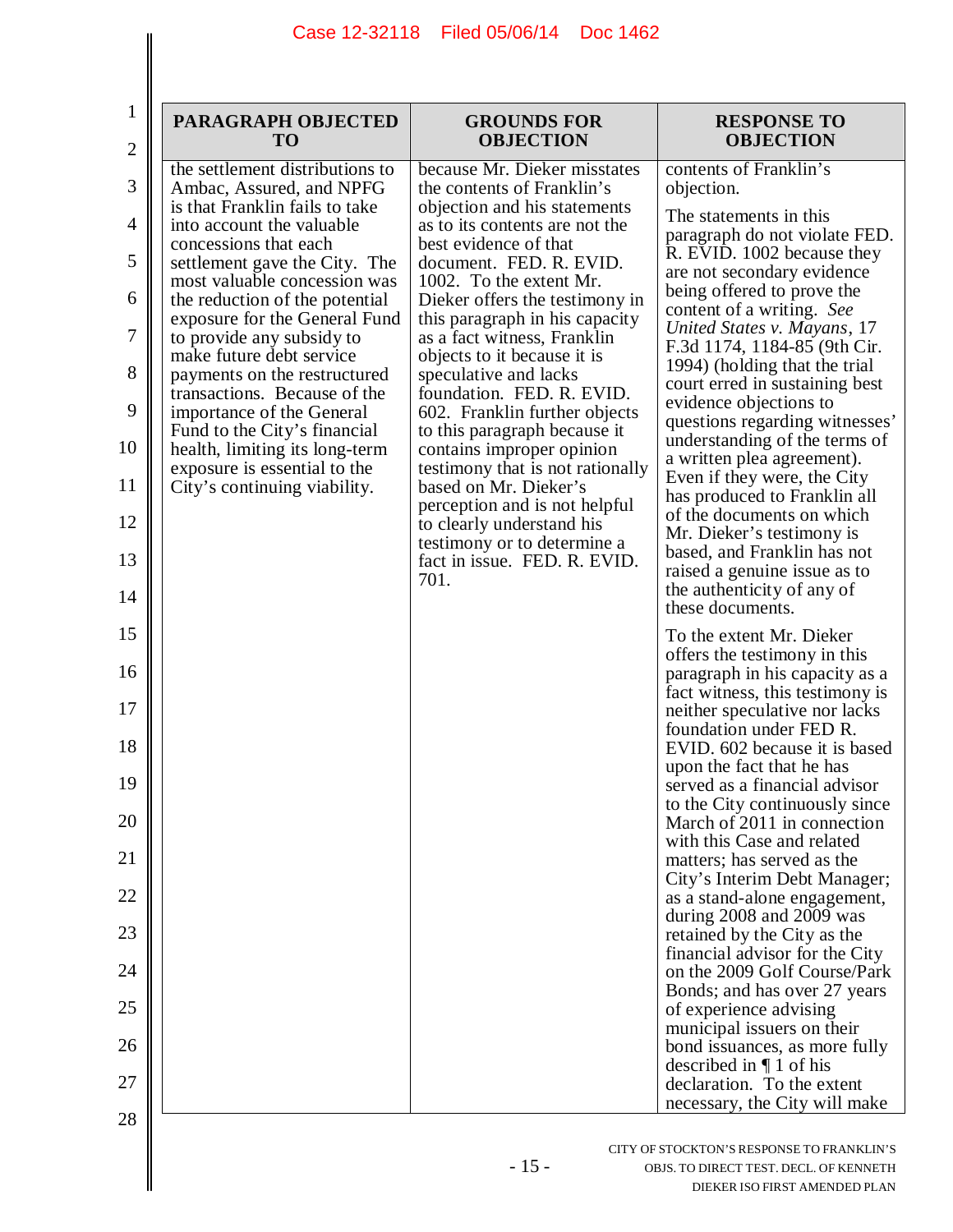$\left| \right|$ 

 $\overline{\phantom{a}}$ 

| PARAGRAPH OBJECTED<br><b>TO</b>                                                          | <b>GROUNDS FOR</b><br><b>OBJECTION</b>                                                     | <b>RESPONSE TO</b><br><b>OBJECTION</b>                                                                                                                                                                                                                                                                                                                                                         |
|------------------------------------------------------------------------------------------|--------------------------------------------------------------------------------------------|------------------------------------------------------------------------------------------------------------------------------------------------------------------------------------------------------------------------------------------------------------------------------------------------------------------------------------------------------------------------------------------------|
|                                                                                          |                                                                                            | an offer of proof at trial.                                                                                                                                                                                                                                                                                                                                                                    |
|                                                                                          |                                                                                            | The statements in this<br>paragraph are valid lay<br>opinion testimony under FED.<br>R. EVID. 701 because they<br>are rationally based on<br>Mr. Dieker's perception,<br>helpful to clearly<br>understanding his testimony<br>and helpful to determining at<br>least one fact in issue. The<br>statements are also based on<br>Mr. Dieker's knowledge and<br>experience as described<br>above. |
| 21.<br>Second, Franklin's                                                                | Franklin objects to the                                                                    | The statements in this.                                                                                                                                                                                                                                                                                                                                                                        |
| chart fails to mention the<br>collateral implicated by each<br>deal. Ambac, Assured, and | statements in this paragraph<br>because Mr. Dieker misstates<br>the contents of Franklin's | paragraph do not violate FED.<br>R. EVID. 1002 because they<br>are not secondary evidence                                                                                                                                                                                                                                                                                                      |
| NPFG each control collateral<br>that is significantly more                               | objection and his statements<br>as to its contents are not the                             | being offered to prove the<br>content of a writing. See                                                                                                                                                                                                                                                                                                                                        |
| valuable to the City's ongoing<br>health than the leased                                 | best evidence of that<br>document. FED. R. EVID.                                           | United States v. Mayans, 17<br>F.3d 1174, 1184-85 (9th Cir.                                                                                                                                                                                                                                                                                                                                    |
| properties underlying the<br>2009 Golf Course/Park                                       | 1002. To the extent Mr.<br>Dieker offers the testimony in                                  | 1994) (holding that the trial<br>court erred in sustaining best                                                                                                                                                                                                                                                                                                                                |
| Bonds. The properties<br>underlying the debt insured by                                  | this paragraph in his capacity<br>as a fact witness, Franklin                              | evidence objections to<br>questions regarding witnesses'                                                                                                                                                                                                                                                                                                                                       |
| each of these creditors serve<br>important municipal<br>functions, and the City, in the  | objects to it because it is<br>speculative, and lacks<br>foundation. FED. R. EVID.         | understanding of the terms of<br>a written plea agreement).<br>Even if they were, the City                                                                                                                                                                                                                                                                                                     |
| exercise of its business<br>judgment, has determined that                                | 602. Franklin further objects<br>to this paragraph because it                              | has produced to Franklin all<br>of the documents on which                                                                                                                                                                                                                                                                                                                                      |
| they cannot be sacrificed.                                                               | contains improper opinion<br>testimony that is not rationally                              | Mr. Dieker's testimony is<br>based, and Franklin has not                                                                                                                                                                                                                                                                                                                                       |
|                                                                                          | based on Mr. Dieker's<br>perception and is not helpful                                     | raised a genuine issue as to<br>the authenticity of any of                                                                                                                                                                                                                                                                                                                                     |
|                                                                                          | to clearly understand his<br>testimony or to determine a                                   | these documents.<br>To the extent Mr. Dieker                                                                                                                                                                                                                                                                                                                                                   |
|                                                                                          | fact in issue. FED. R. EVID.<br>701.                                                       | offers the testimony in this<br>paragraph in his capacity as a                                                                                                                                                                                                                                                                                                                                 |
|                                                                                          |                                                                                            | fact witness, this testimony is<br>neither speculative nor lacks                                                                                                                                                                                                                                                                                                                               |
|                                                                                          |                                                                                            | foundation under FED R.<br>EVID. 602 because it is based                                                                                                                                                                                                                                                                                                                                       |
|                                                                                          |                                                                                            | upon the fact that he has<br>served as a financial advisor                                                                                                                                                                                                                                                                                                                                     |
|                                                                                          |                                                                                            | to the City continuously since<br>March of 2011 in connection                                                                                                                                                                                                                                                                                                                                  |
|                                                                                          |                                                                                            | with this Case and related<br>matters; has served as the                                                                                                                                                                                                                                                                                                                                       |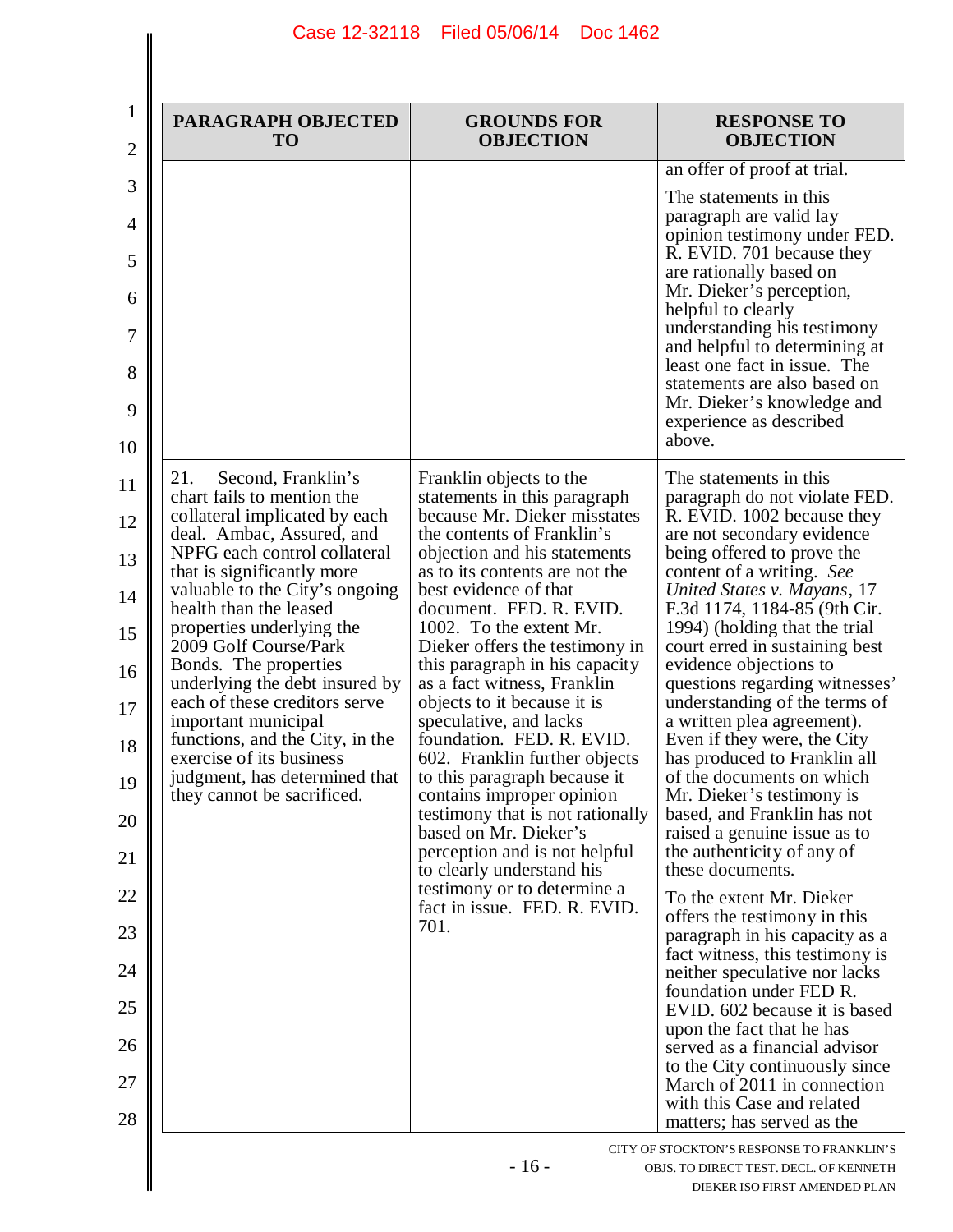| 1<br>2                                                         | PARAGRAPH OBJECTED<br><b>TO</b>                                                                                                                                                                                                                                                                                                                                                                                                                                                                                                                                                                       | <b>GROUNDS FOR</b><br><b>OBJECTION</b>                                                                                                                                                                                                                                                                                                                                                                                                                                                                                                                                                                                     | <b>RESPONSE TO</b><br><b>OBJECTION</b>                                                                                                                                                                                                                                                                                                                                                                                                                                                                                                                                                                         |
|----------------------------------------------------------------|-------------------------------------------------------------------------------------------------------------------------------------------------------------------------------------------------------------------------------------------------------------------------------------------------------------------------------------------------------------------------------------------------------------------------------------------------------------------------------------------------------------------------------------------------------------------------------------------------------|----------------------------------------------------------------------------------------------------------------------------------------------------------------------------------------------------------------------------------------------------------------------------------------------------------------------------------------------------------------------------------------------------------------------------------------------------------------------------------------------------------------------------------------------------------------------------------------------------------------------------|----------------------------------------------------------------------------------------------------------------------------------------------------------------------------------------------------------------------------------------------------------------------------------------------------------------------------------------------------------------------------------------------------------------------------------------------------------------------------------------------------------------------------------------------------------------------------------------------------------------|
| 3<br>4<br>5<br>6<br>7<br>8<br>9                                |                                                                                                                                                                                                                                                                                                                                                                                                                                                                                                                                                                                                       |                                                                                                                                                                                                                                                                                                                                                                                                                                                                                                                                                                                                                            | City's Interim Debt Manager;<br>as a stand-alone engagement,<br>during 2008 and 2009 was<br>retained by the City as the<br>financial advisor for the City<br>on the 2009 Golf Course/Park<br>Bonds; and has over 27 years<br>of experience advising<br>municipal issuers on their<br>bond issuances, as more fully<br>described in $\P$ 1 of his<br>declaration. To the extent<br>necessary, the City will make<br>an offer of proof at trial.                                                                                                                                                                 |
| 10<br>11<br>12<br>13<br>14<br>15<br>16<br>17                   |                                                                                                                                                                                                                                                                                                                                                                                                                                                                                                                                                                                                       |                                                                                                                                                                                                                                                                                                                                                                                                                                                                                                                                                                                                                            | The statements in this.<br>paragraph are valid lay<br>opinion testimony under FED.<br>R. EVID. 701 because they<br>are rationally based on<br>Mr. Dieker's perception,<br>helpful to clearly<br>understanding his testimony<br>and helpful to determining at<br>least one fact in issue. The<br>statements are also based on<br>Mr. Dieker's knowledge and<br>experience as described<br>above. To the extent<br>necessary, the City will make<br>an offer of proof at trial.                                                                                                                                  |
| 18<br>19<br>20<br>21<br>22<br>23<br>24<br>25<br>26<br>27<br>28 | 22.<br>Finally, Franklin's chart<br>is simply wrong on some of<br>the numbers for the<br>settlements with Ambac,<br>Assured, and NPFG:<br>Ambac Settlement. The<br>Ambac Bonds, aka the<br>Certificates of Participation,<br>Series 2003 A&B (Housing<br>Projects) ("2003 COPS"), are<br>insured by Ambac. The 2003<br>COPs were sold as a General<br>Fund lease transaction with<br>the leased premises as the<br>Main Police Facility, Fire<br>Stations 1, 5 and 14 and the<br>Maya Angelou Library.<br>These are essential City assets<br>that provide, at least in the<br>case of the Main Police | Franklin objects to the<br>statements in this paragraph<br>because Mr. Dieker misstates<br>the contents of Franklin's<br>objection and his statements<br>as to its contents are not the<br>best evidence of that<br>document. FED. R. EVID.<br>1002. To the extent Mr.<br>Dieker offers the testimony in<br>this paragraph in his capacity<br>as a fact witness, Franklin<br>objects to it because it is<br>speculative, and lacks<br>foundation. FED. R. EVID.<br>602. Franklin further objects<br>to this paragraph because it<br>contains improper opinion<br>testimony that is not rationally<br>based on Mr. Dieker's | The statements in this.<br>paragraph do not misstate the<br>contents of Franklin's<br>objection.<br>The statements in this<br>paragraph do not violate FED.<br>R. EVID. 1002 because they<br>are not secondary evidence<br>being offered to prove the<br>content of a writing. See<br>United States v. Mayans, 17<br>F.3d 1174, 1184-85 (9th Cir.<br>1994) (holding that the trial<br>court erred in sustaining best<br>evidence objections to<br>questions regarding witnesses'<br>understanding of the terms of<br>a written plea agreement).<br>Even if they were, the City<br>has produced to Franklin all |
|                                                                |                                                                                                                                                                                                                                                                                                                                                                                                                                                                                                                                                                                                       | $-17-$                                                                                                                                                                                                                                                                                                                                                                                                                                                                                                                                                                                                                     | CITY OF STOCKTON'S RESPONSE TO FRANKLIN'S<br>OBJS. TO DIRECT TEST. DECL. OF KENNETH<br>DIEKER ISO FIRST AMENDED PLAN                                                                                                                                                                                                                                                                                                                                                                                                                                                                                           |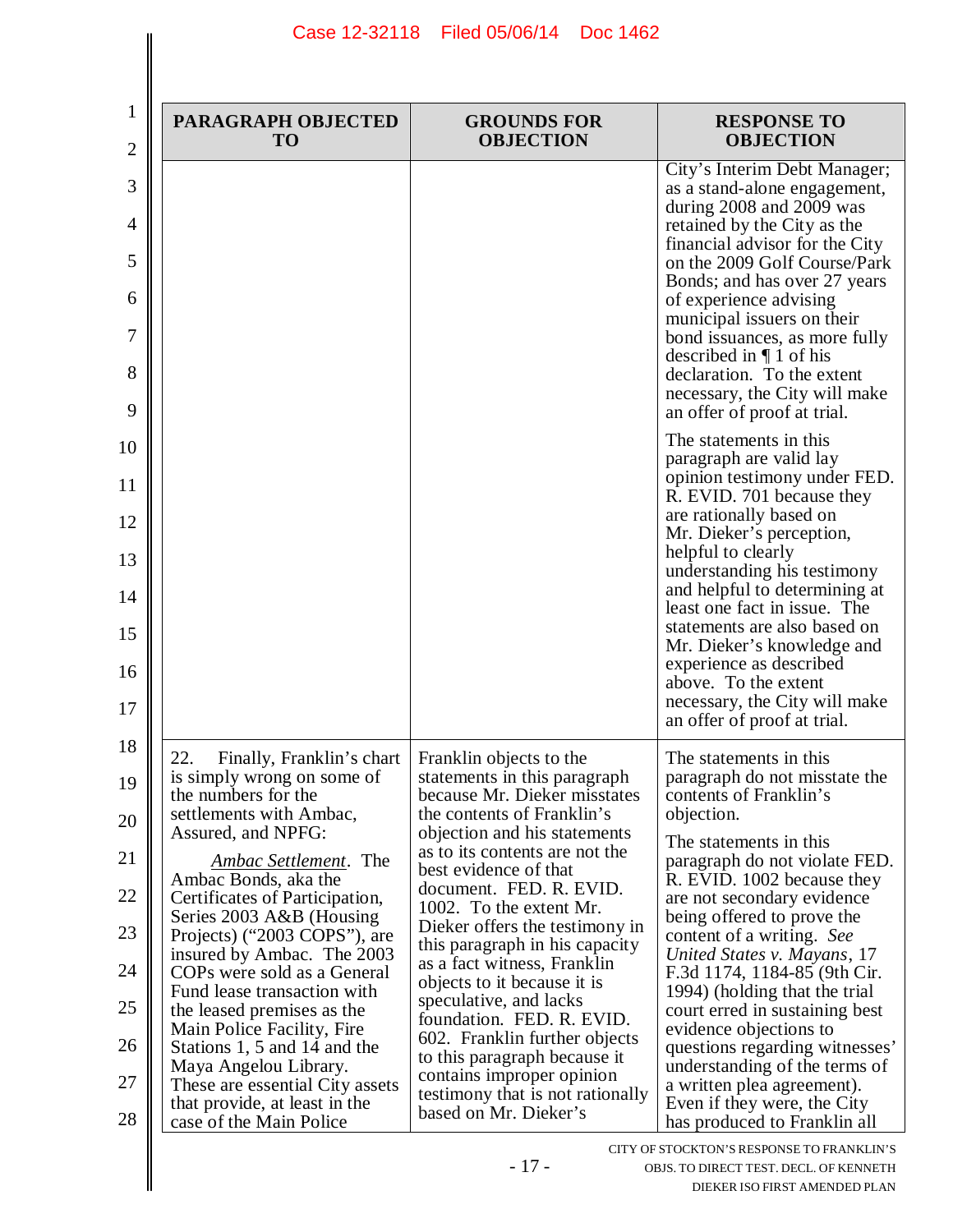$\parallel$ 

| $\bf{l}$<br>$\overline{c}$ | PARAGRAPH OBJECTED<br><b>TO</b>                                                                | <b>GROUNDS FOR</b><br><b>OBJECTION</b>                                                  | <b>RESPONSE TO</b><br><b>OBJECTION</b>                                                         |
|----------------------------|------------------------------------------------------------------------------------------------|-----------------------------------------------------------------------------------------|------------------------------------------------------------------------------------------------|
| 3                          | Facility and the three fire<br>stations, a critical health and                                 | perception and is not helpful<br>to clearly understand his                              | of the documents on which<br>Mr. Dieker's testimony is                                         |
| 4                          | safety function for the City.<br>In addition to the lease                                      | testimony or to determine a<br>fact in issue. FED. R. EVID.                             | based, and Franklin has not<br>raised a genuine issue as to                                    |
| 5                          | payments by the City, the<br>2003 COPs are payable under                                       | 701. Franklin also objects to<br>this paragraph because Mr.                             | the authenticity of any of<br>these documents.                                                 |
| 6                          | a Reimbursement Agreement<br>from 20% housing set-aside                                        | Dieker's statements as to the<br>terms and provisions of the                            | To the extent Mr. Dieker<br>offers the testimony in this                                       |
| 7                          | tax increment which<br>encompasses all of the City's<br>project areas. The 2003 COPs           | referenced settlements are not<br>the best evidence of that<br>agreement. FED. R. EVID. | paragraph in his capacity as a<br>fact witness, this testimony is                              |
| 8                          | are also subordinate to tax<br>allocation housing bonds sold                                   | 1002. Franklin incorporates<br>herein its concurrently filed                            | neither speculative nor lacks<br>foundation under FED R.                                       |
| 9                          | by the redevelopment agency<br>in 2006. The City negotiated                                    | Evidentiary Objections To<br><b>Direct Testimony Declaration</b>                        | EVID. 602 because it is based<br>upon the fact that he has                                     |
| 10                         | with Ambac to structure a<br>deal that capped the amount                                       | Of Vanessa Burke in Support<br>of Confirmation Of First                                 | served as a financial advisor<br>to the City continuously since<br>March of 2011 in connection |
| 11                         | of General Fund subsidy<br>required in any given year to                                       | Amended Plan For The<br>Adjustment Of Debts Of City                                     | with this Case and related<br>matters; has served as the                                       |
| 12<br>13                   | 80.50% of annual debt<br>service. First, to the extent                                         | Of Stockton, California<br>(November 15, 2013) [Dkt.                                    | City's Interim Debt Manager;<br>as a stand-alone engagement,                                   |
| 14                         | needed, the reserve fund for<br>the bonds will be used to pay<br>any shortfall of debt service | Nos. 1411 (case), 100<br>(Proceeding)].                                                 | during 2008 and 2009 was<br>retained by the City as the                                        |
| 15                         | until exhausted. If a shortfall<br>remains, the General Fund                                   |                                                                                         | financial advisor for the City<br>on the 2009 Golf Course/Park                                 |
| 16                         | will subsidize payments up to<br>80.50% of annual debt                                         |                                                                                         | Bonds; and has over 27 years<br>of experience advising                                         |
| 17                         | service. If the City reaches<br>the 80.50% cap, Ambac will                                     |                                                                                         | municipal issuers on their<br>bond issuances, as more fully                                    |
| 18                         | make any remaining<br>payments until bondholders<br>are paid in full. If and when              |                                                                                         | described in $\P$ 1 of his<br>declaration. To the extent<br>necessary, the City will make      |
| 19                         | tax increment grows in excess<br>of annual debt service, the                                   |                                                                                         | an offer of proof at trial.<br>The statements in this                                          |
| 20                         | Ambac payments will be on<br>the Recognized Obligation                                         |                                                                                         | paragraph are valid lay<br>opinion testimony under FED.                                        |
| 21                         | <b>Payments Schedule</b><br>("ROPS"), a schedule                                               |                                                                                         | R. EVID. 701 because they<br>are rationally based on                                           |
| 22                         | delineating the enforceable<br>obligations of Stockton's                                       |                                                                                         | Mr. Dieker's perception,<br>helpful to clearly                                                 |
| 23                         | former Redevelopment<br>Agency, to be repaid from tax                                          |                                                                                         | understanding his testimony<br>and helpful to determining at                                   |
| 24                         | increment. Once the Ambac<br>payments are repaid in full,                                      |                                                                                         | least one fact in issue. The<br>statements are also based on                                   |
| 25                         | any draws on the reserve fund<br>will also be on the ROPS to                                   |                                                                                         | Mr. Dieker's knowledge and<br>experience as described                                          |
| 26                         | be repaid from tax increment.<br>Since the structured                                          |                                                                                         | above. To the extent<br>necessary, the City will make                                          |
| 27                         | transaction revolves around<br>changes in assessed values                                      |                                                                                         | an offer of proof at trial.<br>The statements as to the terms                                  |
| 28                         | within all the project areas                                                                   |                                                                                         |                                                                                                |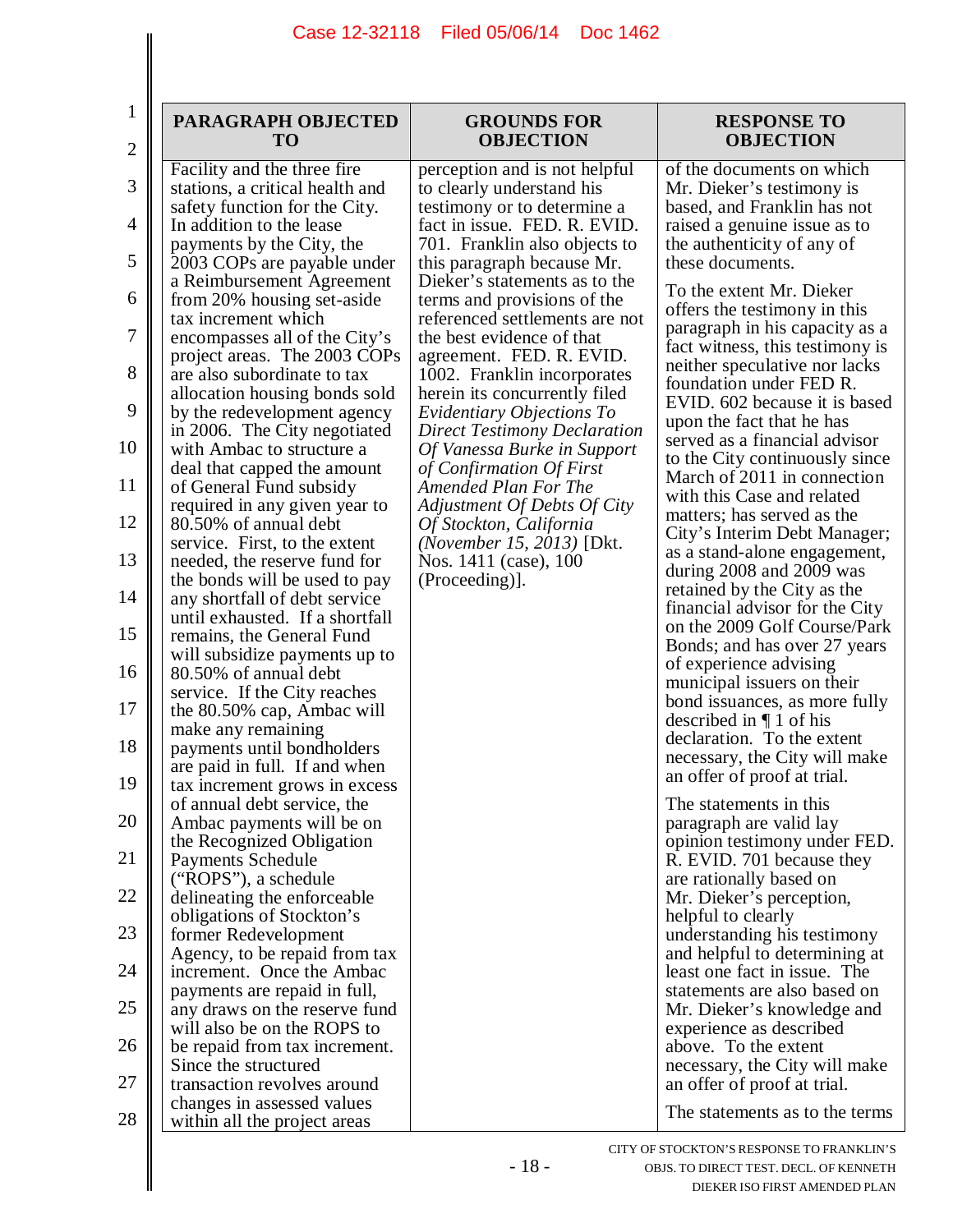| $\overline{c}$ | PARAGRAPH OBJECTED<br><b>TO</b>                                 | <b>GROUNDS FOR</b><br><b>OBJECTION</b> | <b>RESPONSE TO</b><br><b>OBJECTION</b>                         |
|----------------|-----------------------------------------------------------------|----------------------------------------|----------------------------------------------------------------|
|                | and the ultimate receipt of tax                                 |                                        | and provisions of the                                          |
| 3              | increment from those project<br>areas, it is impossible to      |                                        | referenced settlements do not<br>violate FED. R. EVID. 1002    |
|                | predict the present value                                       |                                        | because they are not                                           |
|                | impairment to Ambac. If                                         |                                        | secondary evidence being                                       |
|                | economic growth in the City                                     |                                        | offered to prove the content of                                |
|                | returns, it is likely this<br>obligation will be paid in full.  |                                        | a writing. See United States v.<br>Mayans, 17 F.3d 1174, 1184- |
|                | However, the timing of those<br>repayments could be delayed     |                                        | 85 (9th Cir. 1994) (holding<br>that the trial court erred in   |
|                | depending on how much tax<br>increment is available each        |                                        | sustaining best evidence<br>objections to questions            |
|                | year and how much the                                           |                                        | regarding witnesses'                                           |
|                | Ambac payments accrue<br>interest before they are repaid.       |                                        | understanding of the terms of<br>a written plea agreement).    |
|                | <b>NPFG SEB Settlement.</b>                                     |                                        | Even if they were, the City                                    |
|                | The NPFG SEB Bonds, aka                                         |                                        | has produced to Franklin all<br>of the documents on which      |
|                | the 2006 Lease Revenue<br>Refunding Bonds, Series A,            |                                        | Mr. Dieker's testimony is                                      |
|                | were sold as a standard                                         |                                        | based, and Franklin has not                                    |
|                | General Fund lease                                              |                                        | raised a genuine issue as to<br>the authenticity of any of     |
|                | transaction with the                                            |                                        | these documents.                                               |
|                | Stewart/Eberhart Building and<br>the adjacent parking garage as |                                        | The City incorporates herein                                   |
|                | the leased premises. Also                                       |                                        | its concurrently filed                                         |
|                | known as the Essential                                          |                                        | Response to Evidentiary                                        |
|                | Services Building, the                                          |                                        | <b>Objections To Direct</b>                                    |
|                | <b>Stewart/Eberhart Building</b><br>houses many essential city  |                                        | <b>Testimony Declaration Of</b><br>Vanessa Burke in Support of |
|                | departments including Public                                    |                                        | Confirmation Of First                                          |
|                | Works. Because of the                                           |                                        | Amended Plan For The                                           |
|                | essential status of the leased                                  |                                        | Adjustment Of Debts Of City                                    |
|                | premises, the City assumed<br>this lease, has made all          |                                        | Of Stockton, California<br>(November 15, 2013).                |
|                | payments in full and on time                                    |                                        |                                                                |
|                | and the bonds remain                                            |                                        |                                                                |
|                | unimpaired.                                                     |                                        |                                                                |
|                | <b>NPFG</b> Arena Settlement.                                   |                                        |                                                                |
|                | The NPFG Arena Bonds, aka                                       |                                        |                                                                |
|                | the Redevelopment Agency of<br>the City of Stockton, Revenue    |                                        |                                                                |
|                | Bonds, Series 2004, were sold                                   |                                        |                                                                |
|                | as a General Fund lease                                         |                                        |                                                                |
|                | transaction pursuant to which<br>the City makes leases          |                                        |                                                                |
|                | payments to the                                                 |                                        |                                                                |
|                | Redevelopment Agency (now                                       |                                        |                                                                |
|                | the Successor Agency to the                                     |                                        |                                                                |
|                | Redevelopment Agency) for                                       |                                        |                                                                |
|                | the right to the use and<br>occupancy of the Stockton           |                                        |                                                                |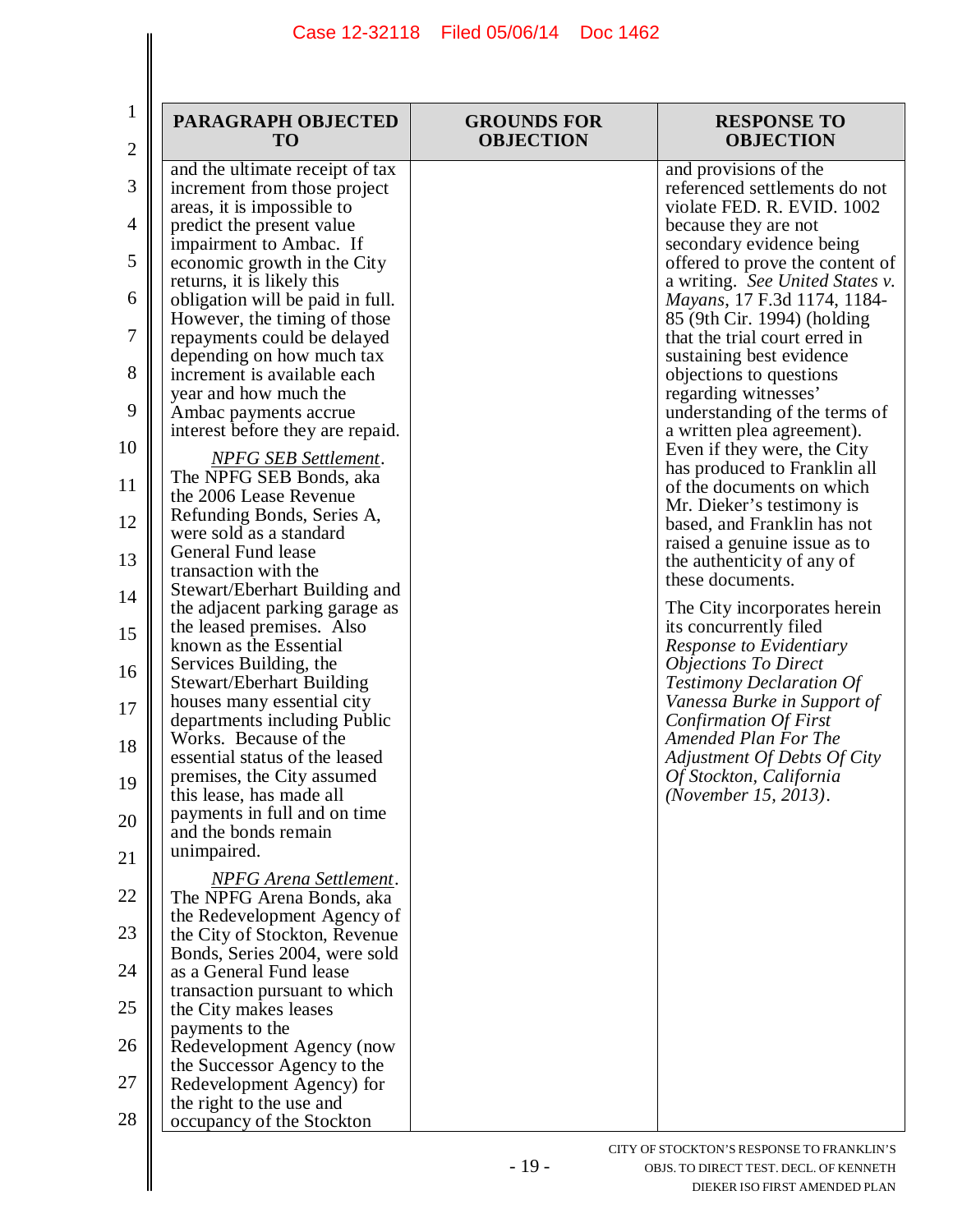$\mathsf{I}$ 

 $\parallel$ 

| $\mathbf 1$<br>$\mathbf{2}$ | PARAGRAPH OBJECTED<br><b>TO</b>                                                          | <b>GROUNDS FOR</b><br><b>OBJECTION</b> | <b>RESPONSE TO</b><br><b>OBJECTION</b> |
|-----------------------------|------------------------------------------------------------------------------------------|----------------------------------------|----------------------------------------|
| 3                           | Events Center and Arena. In<br>addition, there is a pledge of                            |                                        |                                        |
| 4                           | tax increment from the West<br>End Project Area where                                    |                                        |                                        |
| 5                           | Pledge Payments are made to<br>the City under a Pledge                                   |                                        |                                        |
| 6                           | Agreement and those monies<br>are used to pay debt service                               |                                        |                                        |
| 7                           | each year. If there is a<br>shortfall, the General Fund                                  |                                        |                                        |
| 8                           | provides a backstop to<br>subsidize any required                                         |                                        |                                        |
| 9                           | payment not otherwise<br>satisfied. The City and NPFG                                    |                                        |                                        |
| 10                          | negotiated knowing that the<br>Pledge Payments will be paid<br>regardless of the General |                                        |                                        |
| 11                          | Fund payments. Currently tax<br>increment from the West End                              |                                        |                                        |
| 12                          | project area is not sufficient to<br>fully repay the bonds each                          |                                        |                                        |
| 13                          | year. The City and NPFG<br>agreed to a reduced schedule                                  |                                        |                                        |
| 14                          | of payments and took this<br>agreement to the California                                 |                                        |                                        |
| 15                          | Department of Finance for<br>approval under AB x1 26 and                                 |                                        |                                        |
| 16                          | AB 1484 provisions. The<br>General Fund remains as the                                   |                                        |                                        |
| 17                          | backstop, but on a schedule<br>that further reduces the need                             |                                        |                                        |
| 18                          | for future General Fund<br>subsidies. The City was faced                                 |                                        |                                        |
| 19                          | with a possible shuttering of<br>the facility and the possible                           |                                        |                                        |
| 20                          | collateral economic damage<br>to the downtown while the                                  |                                        |                                        |
| 21                          | local taxpayers would still be<br>paying for the obligation in                           |                                        |                                        |
| 22                          | full from property tax<br>payments paid via tax                                          |                                        |                                        |
| 23                          | increment. The actual<br>repayment of this obligation,                                   |                                        |                                        |
| 24                          | much like on the 2003 COPs,<br>is dependent upon future                                  |                                        |                                        |
| 25                          | assessed values and the flow<br>of tax increment.                                        |                                        |                                        |
| 26                          | <b>NPFG Parking</b>                                                                      |                                        |                                        |
| 27                          | <b>Settlement.</b> NPFG Parking<br><b>Bonds aka Lease Revenue</b>                        |                                        |                                        |
| 28                          | Bonds, Series 2004 (Parking                                                              |                                        |                                        |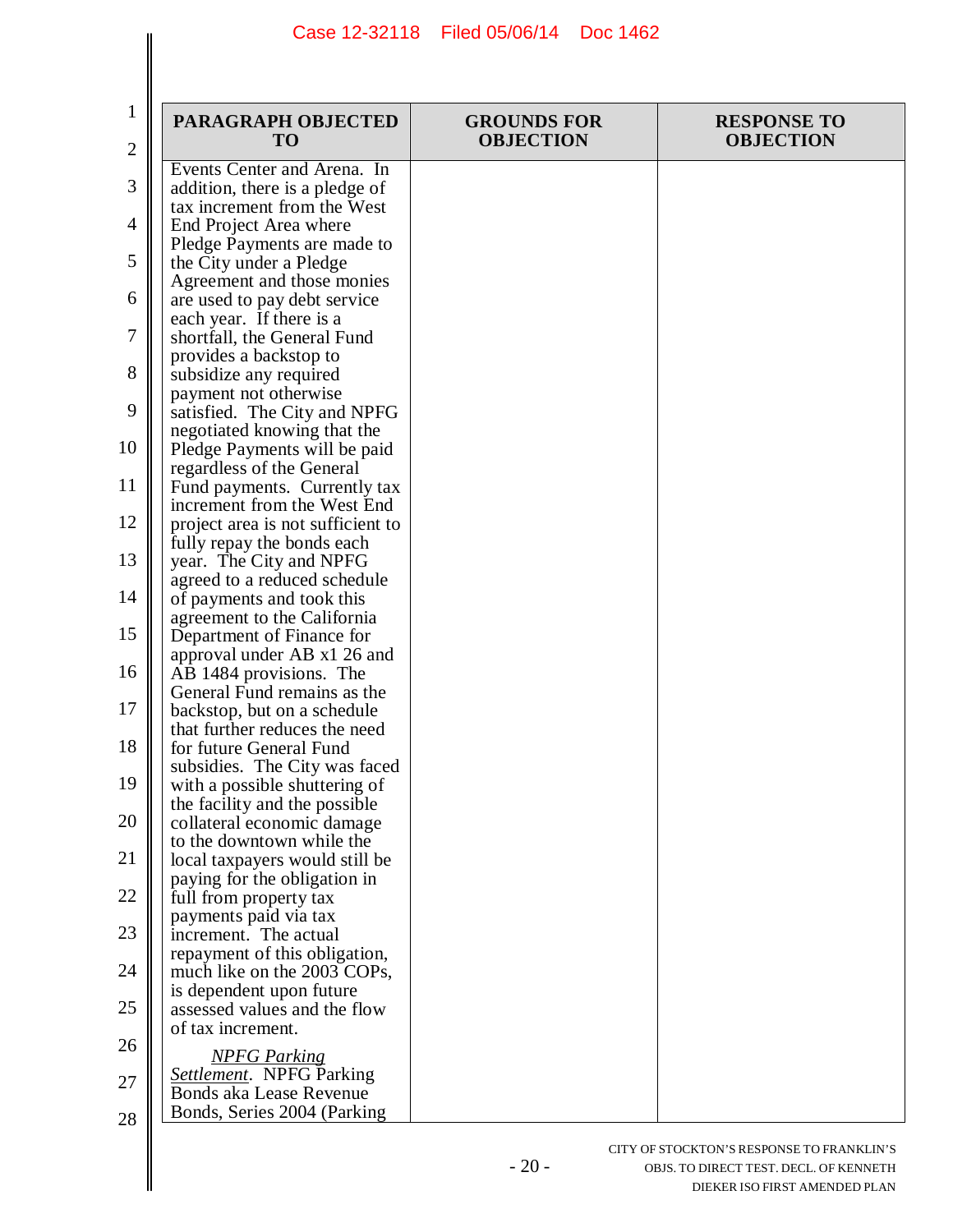| $\mathbf 1$<br>$\overline{2}$ | PARAGRAPH OBJECTED<br><b>TO</b>                                                          | <b>GROUNDS FOR</b><br><b>OBJECTION</b> | <b>RESPONSE TO</b><br><b>OBJECTION</b> |
|-------------------------------|------------------------------------------------------------------------------------------|----------------------------------------|----------------------------------------|
| 3                             | and Capital Projects). These<br>bonds were sold as a standard                            |                                        |                                        |
| 4                             | lease transaction with three<br>parking garages (Arena, Ed                               |                                        |                                        |
| 5                             | Coy and Market Street)<br>serving as the leased<br>premises. The City and                |                                        |                                        |
| 6                             | NPFG agreed to form a new<br>Parking Authority, the City                                 |                                        |                                        |
| 7                             | agreed to move all of the<br>City's parking assets into the                              |                                        |                                        |
| 8                             | new Parking Authority, and<br>NPFG agreed to a reduced                                   |                                        |                                        |
| 9                             | payment schedule in<br>exchange for a gross revenue                                      |                                        |                                        |
| 10<br>11                      | pledge from the new Parking<br>Authority revenues. The<br>leased assets remain the same, |                                        |                                        |
| 12                            | and the City anticipates that<br>the parking revenues—as                                 |                                        |                                        |
| 13                            | opposed to the General<br>Fund—will pay the debt                                         |                                        |                                        |
| 14                            | service on the restructured<br>obligation.                                               |                                        |                                        |
| 15                            | <b>Assured Guaranty</b><br>Settlement. The Assured                                       |                                        |                                        |
| 16                            | <b>Guaranty Settlement affects</b><br>both the Pension Obligation                        |                                        |                                        |
| 17                            | Bonds, aka 2007 Taxable<br>Pension Obligation Bonds,                                     |                                        |                                        |
| 18                            | Series A and Series B (the<br>"POBs"), and the Assured<br>Office Bonds, aka the          |                                        |                                        |
| 19                            | Variable Rate Demand Lease<br>Revenue Bonds, 2007 Series                                 |                                        |                                        |
| 20<br>21                      | A and Taxable 2007 Series B<br>(Building Acquisition                                     |                                        |                                        |
| 22                            | Financing Project) (the<br>"VRDOs"). Assured                                             |                                        |                                        |
| 23                            | Guaranty has asserted that the<br>POBs have special status                               |                                        |                                        |
| 24                            | because they represent the<br>same underlying liability as<br>the City's other pension   |                                        |                                        |
| 25                            | funding obligations (which<br>are being assumed under the                                |                                        |                                        |
| 26                            | Plan) and are thus obligations<br>imposed by law (which City                             |                                        |                                        |
| 27                            | confirmed at the time of<br>issuance of the POBs through                                 |                                        |                                        |
| 28                            | a validation action under                                                                |                                        |                                        |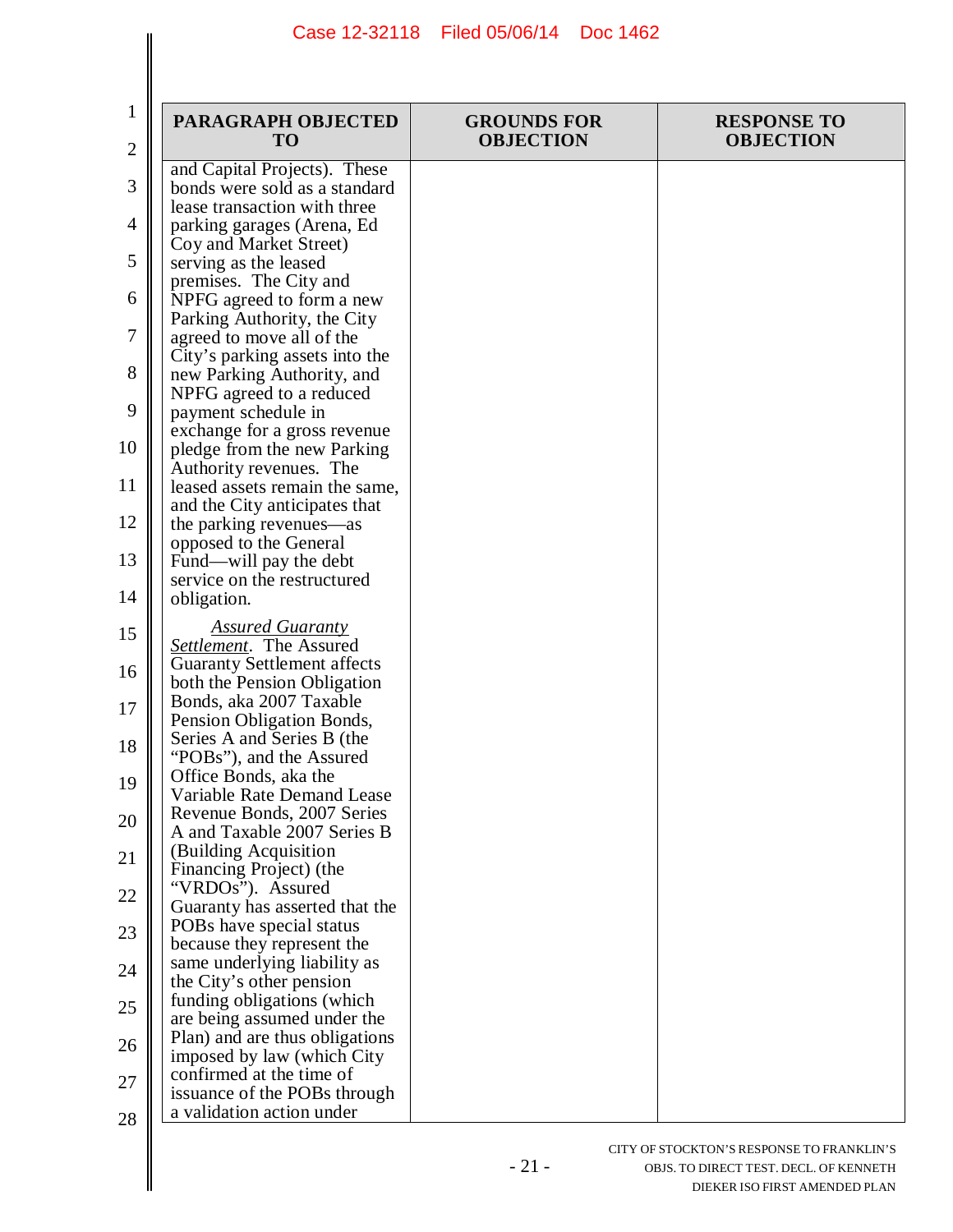| 1<br>2 | PARAGRAPH OBJECTED<br><b>TO</b>                                                          | <b>GROUNDS FOR</b><br><b>OBJECTION</b> | <b>RESPONSE TO</b><br><b>OBJECTION</b>    |
|--------|------------------------------------------------------------------------------------------|----------------------------------------|-------------------------------------------|
| 3      | California Code of Civil<br>Procedure section 860 et                                     |                                        |                                           |
|        | seq.). The Assured Guaranty                                                              |                                        |                                           |
| 4      | Settlement shifts the proposed                                                           |                                        |                                           |
| 5      | "Ask" payments originally<br>slated for the Assured Office                               |                                        |                                           |
| 6      | Bonds to the POBs along with<br>\$250,000 of additional                                  |                                        |                                           |
| 7      | payments each year starting in<br>2023. The City also agreed to                          |                                        |                                           |
| 8      | pay the portion of debt service<br>payable on the POBs from                              |                                        |                                           |
| 9      | restricted funds to the POBs.<br>These restricted fund                                   |                                        |                                           |
| 10     | payments would otherwise go<br>to pay pension benefits or to                             |                                        |                                           |
| 11     | repay the POBs; these<br>restricted funds are not part of                                |                                        |                                           |
| 12     | the General Fund.<br>At the time of the "Ask",                                           |                                        |                                           |
| 13     | the restricted fund payments<br>were estimated at 17.38%,                                |                                        |                                           |
| 14     | consisting primarily of<br>water/sewer, gas tax, and                                     |                                        |                                           |
| 15     | Measure W funds. The ratio<br>of City employees                                          |                                        |                                           |
| 16     | compensated solely or<br>partially from the General                                      |                                        |                                           |
| 17     | Fund and those compensated<br>from Restricted Funds varies                               |                                        |                                           |
| 18     | from year to year, depending                                                             |                                        |                                           |
| 19     | on, among other things, the<br>number of employees paid<br>from each fund. Based on      |                                        |                                           |
| 20     | historical and projected data,<br>a reasonable estimate of the                           |                                        |                                           |
| 21     | amount of pension obligations<br>that are funded from                                    |                                        |                                           |
| 22     | <b>Restricted Funds is about</b><br>17%. Assured and the City                            |                                        |                                           |
| 23     | agreed on this percentage as a                                                           |                                        |                                           |
| 24     | fixed amount each year.<br>Because approximately 17%                                     |                                        |                                           |
| 25     | of City's pension obligations<br>may lawfully be funded by<br>special fund revenue, such |                                        |                                           |
| 26     | revenues may be used to pay<br>17% of the debt service                                   |                                        |                                           |
| 27     | obligations on the POBs.                                                                 |                                        |                                           |
| 28     | The VRDOs were sold<br>as a standard General Fund                                        |                                        |                                           |
|        |                                                                                          |                                        | CITY OF STOCKTON'S RESPONSE TO FRANKLIN'S |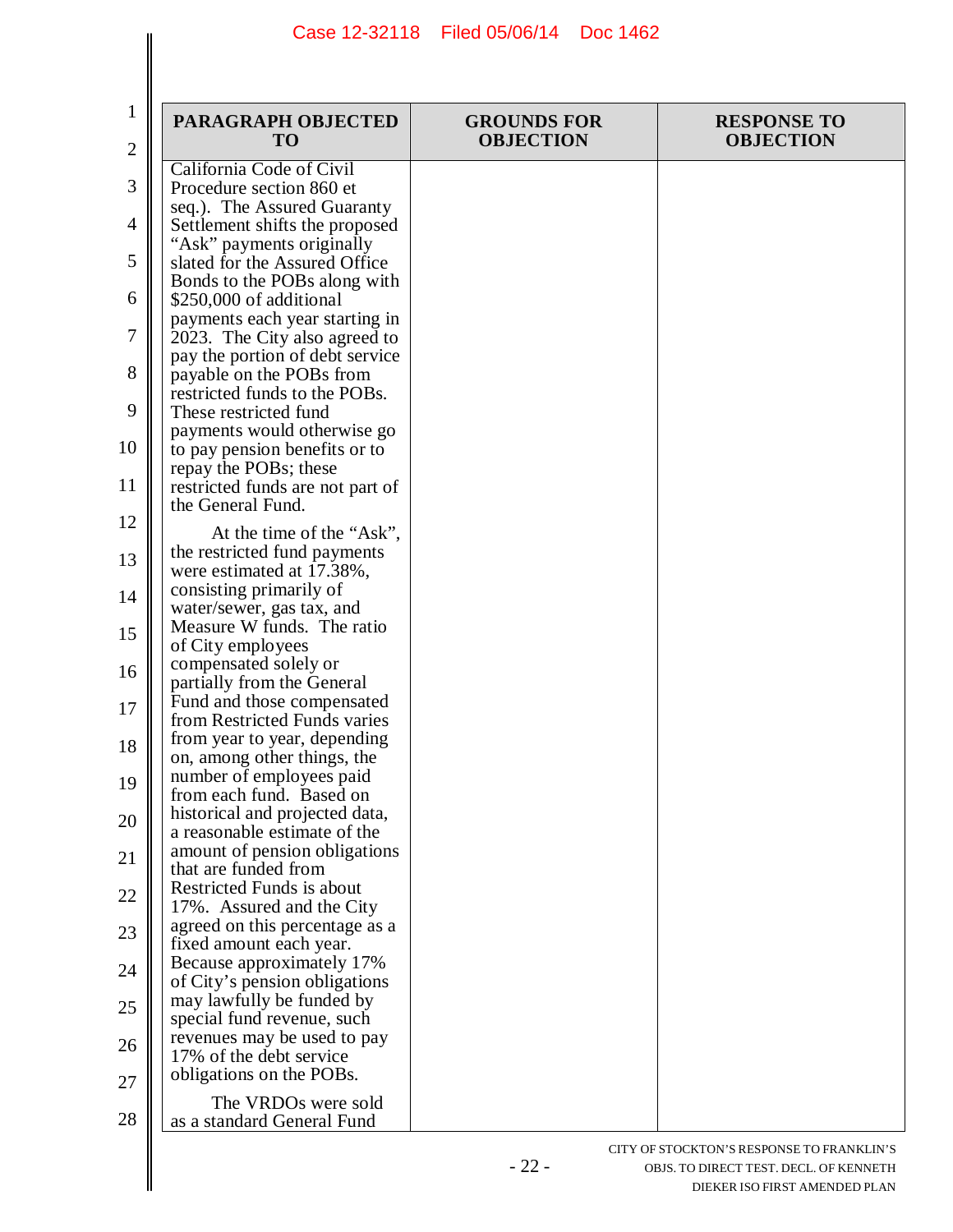| 1<br>2 | PARAGRAPH OBJECTED<br><b>TO</b>                                | <b>GROUNDS FOR</b><br><b>OBJECTION</b> | <b>RESPONSE TO</b><br><b>OBJECTION</b> |
|--------|----------------------------------------------------------------|----------------------------------------|----------------------------------------|
|        | lease with 400 E. Main                                         |                                        |                                        |
| 3      | serving as the leased                                          |                                        |                                        |
|        | premises. In exchange for                                      |                                        |                                        |
| 4      | shifting the "Ask" payments                                    |                                        |                                        |
|        | from the VRDOs to the POBs,                                    |                                        |                                        |
| 5      | Assured agreed to terminate                                    |                                        |                                        |
| 6      | the lease payments under the<br>VRDOs. The City also           |                                        |                                        |
|        | entered into a near-term lease                                 |                                        |                                        |
| 7      | for office space in the                                        |                                        |                                        |
|        | building to turn such space                                    |                                        |                                        |
| 8      | into City Hall. Although from                                  |                                        |                                        |
|        | the City's perspective the                                     |                                        |                                        |
| 9      | VRDOs obligation was                                           |                                        |                                        |
|        | terminated, the City agreed to                                 |                                        |                                        |
| 10     | possession by Assured of 400<br>E. Main with title to shift at |                                        |                                        |
| 11     | some future date. The                                          |                                        |                                        |
|        | Assured POBs settlement was                                    |                                        |                                        |
| 12     | an essential part of the overall                               |                                        |                                        |
|        | deal struck between the City                                   |                                        |                                        |
| 13     | and Assured, overseen by                                       |                                        |                                        |
|        | Judge Perris, which was                                        |                                        |                                        |
| 14     | necessary to ensure the City's                                 |                                        |                                        |
| 15     | continued use of 400 E. Main                                   |                                        |                                        |
|        | for the next 12 years.                                         |                                        |                                        |
| 16     | The Assured POBs                                               |                                        |                                        |
|        | settlement provides for                                        |                                        |                                        |
| 17     | payments from the City's                                       |                                        |                                        |
|        | restricted funds, which the<br>City believes will be available |                                        |                                        |
| 18     | to make those payments. The                                    |                                        |                                        |
| 19     | POBs funded payment of                                         |                                        |                                        |
|        | pension benefits for City                                      |                                        |                                        |
| 20     | employees, including current                                   |                                        |                                        |
|        | and retired City employees                                     |                                        |                                        |
| 21     | whose compensation and                                         |                                        |                                        |
|        | benefits were paid by monies<br>from the General Fund as well  |                                        |                                        |
| 22     | as those whose compensation                                    |                                        |                                        |
| 23     | and benefits were paid by                                      |                                        |                                        |
|        | monies from Restricted                                         |                                        |                                        |
| 24     | Funds. As explained in the                                     |                                        |                                        |
|        | declaration of Vanessa Burke                                   |                                        |                                        |
| 25     | in support of the City's                                       |                                        |                                        |
|        | eligibility for bankruptcy                                     |                                        |                                        |
| 26     | relief [Dkt. No. 62], such<br>Restricted Funds may not be      |                                        |                                        |
|        | used to pay General Fund                                       |                                        |                                        |
| 27     | obligations unrelated to such                                  |                                        |                                        |
| 28     | Restricted Funds. They may,                                    |                                        |                                        |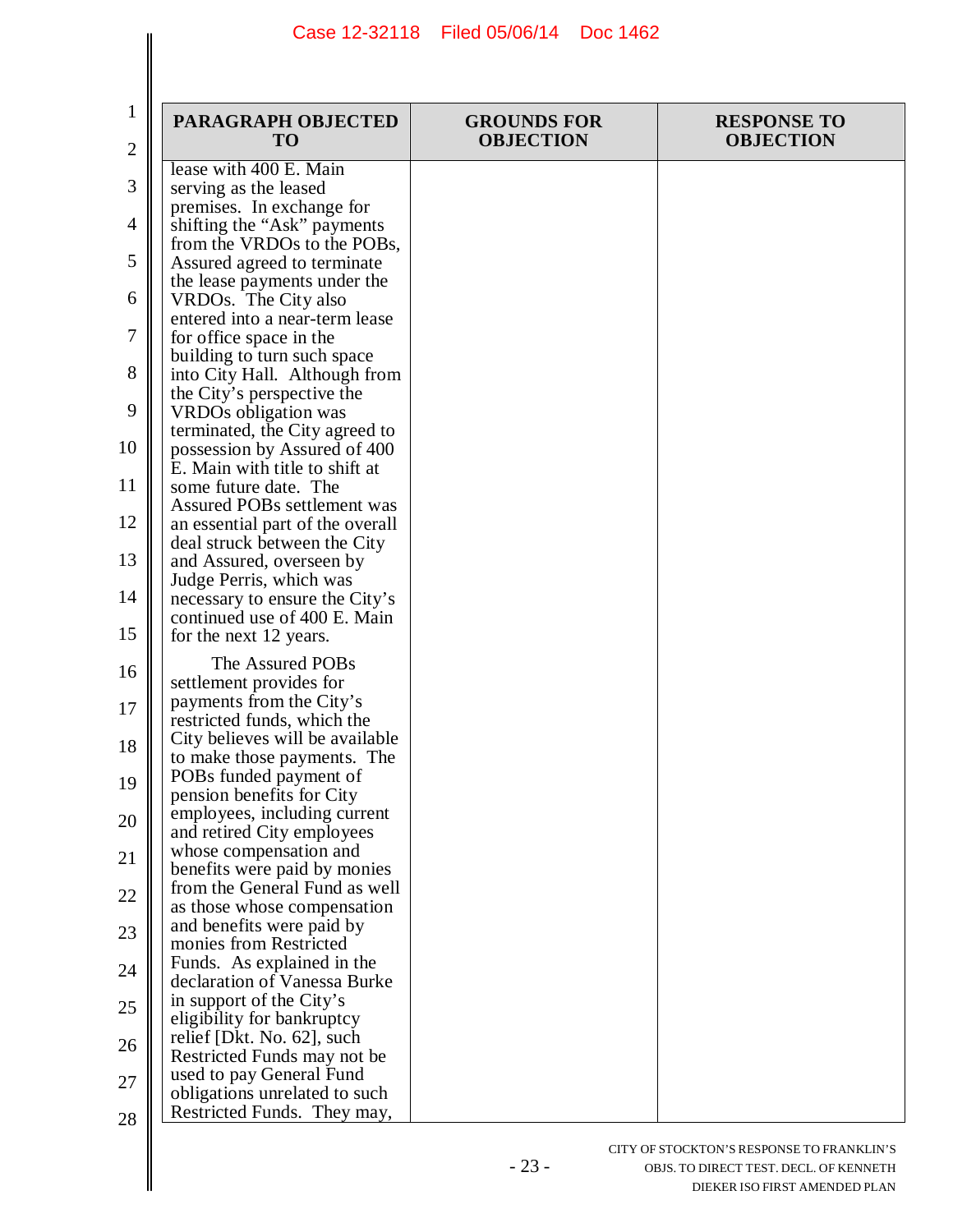$\parallel$ 

 $\parallel$ 

| $\mathbf{1}$<br>$\mathbf{2}$ | PARAGRAPH OBJECTED<br><b>TO</b>                                                          | <b>GROUNDS FOR</b><br><b>OBJECTION</b>                                                    | <b>RESPONSE TO</b><br><b>OBJECTION</b>                                                                                                        |
|------------------------------|------------------------------------------------------------------------------------------|-------------------------------------------------------------------------------------------|-----------------------------------------------------------------------------------------------------------------------------------------------|
| $\mathfrak{Z}$               | however, be used to pay<br>obligations related to the<br><b>Restricted Funds.</b>        |                                                                                           |                                                                                                                                               |
| 4<br>5                       | Assured also is entitled<br>to certain Contingent                                        |                                                                                           |                                                                                                                                               |
| 6                            | Payments based on a formula<br>that measures the amount of                               |                                                                                           |                                                                                                                                               |
| 7                            | those payments by reference<br>to the amount by which the                                |                                                                                           |                                                                                                                                               |
| 8                            | City's general fund revenues<br>exceed the City's budget<br>forecast over time. There is |                                                                                           |                                                                                                                                               |
| 9                            | no assurance that any<br>contingent payments will be                                     |                                                                                           |                                                                                                                                               |
| 10                           | made and the amount of those<br>payments cannot therefore be                             |                                                                                           |                                                                                                                                               |
| 11                           | calculated or determined at the<br>present time.                                         |                                                                                           |                                                                                                                                               |
| 12                           | Exhibit G (pre-pricing book)                                                             | Franklin objects to the                                                                   | The pre-pricing book is not                                                                                                                   |
| 13                           |                                                                                          | admission of this pre-pricing<br>book because it consists of<br>opinion testimony that is | expert testimony under FED.<br>R. EVID. 702. To the extent<br>Mr. Dieker's testimony falls                                                    |
| 14<br>15                     |                                                                                          | inadmissible given that Mr.<br>Dieker's knowledge, skill,                                 | under FED. R. EVID. 702, he<br>is qualified to offer such                                                                                     |
| 16                           |                                                                                          | experience training and<br>education do not render him                                    | testimony because he has<br>served as a financial advisor                                                                                     |
| 17                           |                                                                                          | qualified as an expert<br>regarding the matters<br>contained therein. FED. R.             | to the City continuously since<br>March of 2011 in connection<br>with this Case and related                                                   |
| 18                           |                                                                                          | EVID. 702. Franklin<br>incorporates herein its Motion                                     | matters; has served as the<br>City's Interim Debt Manager;                                                                                    |
| 19                           |                                                                                          | To Exclude Portions Of<br>Testimony Of Kenneth Dieker.                                    | as a stand-alone engagement,<br>during $2008$ and $2009$ was                                                                                  |
| 20                           |                                                                                          |                                                                                           | retained by the City as the<br>financial advisor for the City<br>on the 2009 Golf Course/Park                                                 |
| 21                           |                                                                                          |                                                                                           | Bonds; and has over 27 years<br>of experience advising                                                                                        |
| 22<br>23                     |                                                                                          |                                                                                           | municipal issuers on their<br>bond issuances, as more fully                                                                                   |
| 24                           |                                                                                          |                                                                                           | described in $\P$ 1 of his<br>declaration. To the extent                                                                                      |
| 25                           |                                                                                          |                                                                                           | necessary, the City will make<br>an offer of proof at trial.                                                                                  |
| 26                           |                                                                                          |                                                                                           | The City incorporates herein<br>its concurrently filed                                                                                        |
| 27<br>28                     |                                                                                          |                                                                                           | <b>Opposition To Motion Of</b><br>Franklin High Yield Tax-Free<br>Income Fund And Franklin                                                    |
|                              |                                                                                          | $-24-$                                                                                    | California High Yield<br>CITY OF STOCKTON'S RESPONSE TO FRANKLIN'S<br>OBJS. TO DIRECT TEST. DECL. OF KENNETH<br>DIEKER ISO FIRST AMENDED PLAN |